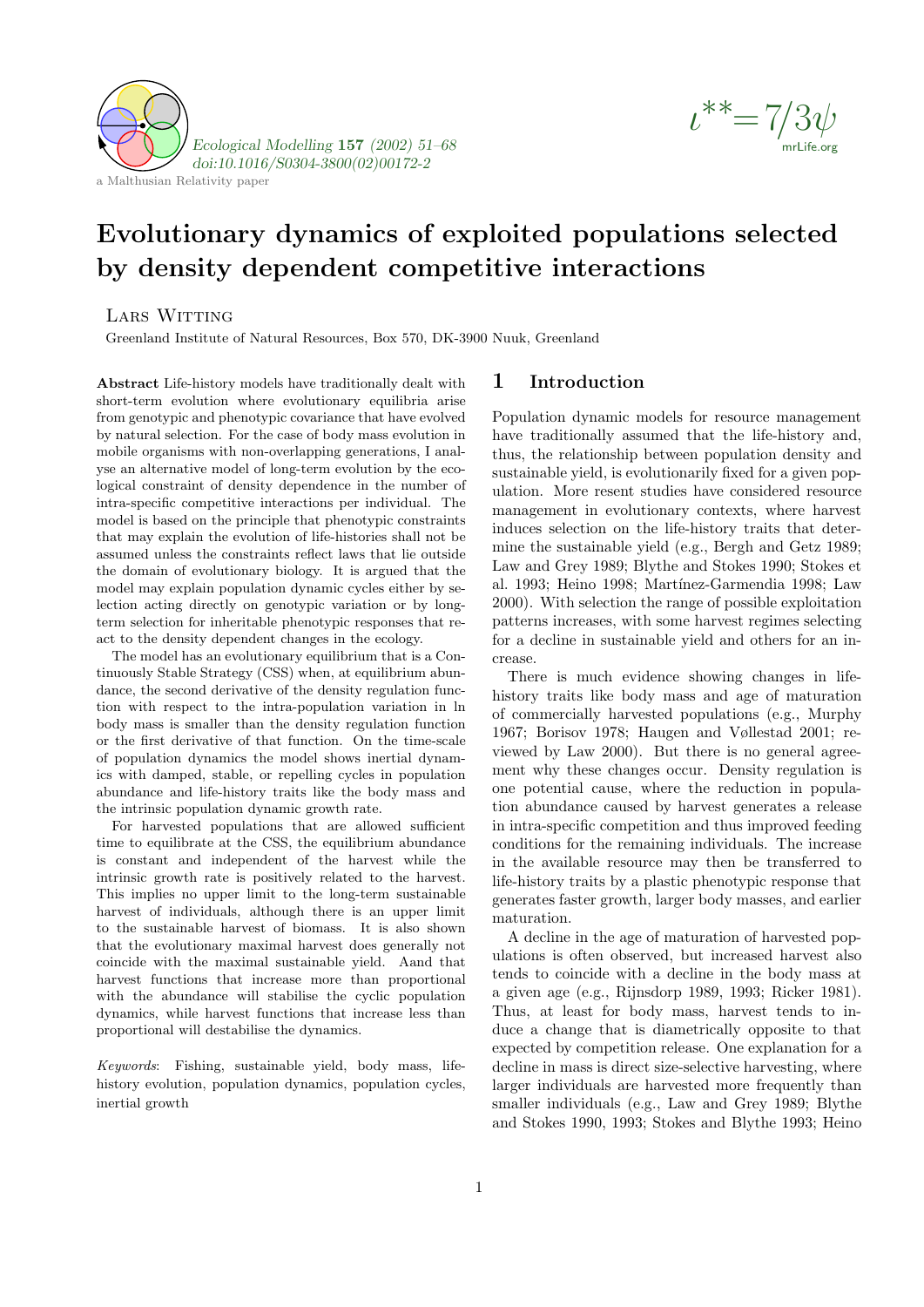1998; Martínez-Garmendia 1998; Law 2000). Another possibility is indirect selection where the harvest rate alters a selection optimum of a trade-off between the chance of surviving to the reproductive age and the reproductive output at that age (Brown and Parman 1993). If reproduction is positively related to body mass, and body mass is positively related to age, individuals that reproduce late will have a higher reproductive output but also a lower chance of reproducing. And with increased harvest the mortality penalty of late reproduction increases inducing selection for earlier reproduction at a lower body mass.

In this paper I consider a second mechanism of indirect harvest selection, where the removal of individuals reduces the number of density dependent competitive interactions per individual inducing selection for smaller body masses and increased reproduction. Individuals with larger body masses are often interactively superior to smaller individuals and, thus, they can have more resource available for reproduction than the smaller individuals if they monopolise the resource during competitive interactions. But energetic tradeoffs implies that the smaller individuals are expected to have a higher reproductive rate for a given amount of resource. At evolutionary equilibrium the energetic trade-off is balanced against the bias in interactive quality and with a harvest induced decline in the level of interactive (interference) competition this balance becomes biased in favour of the smaller and faster reproducing individuals.

The underlying mechanisms and the evolutionary scales of these two models of indirect harvest selection are quite different. The model of Brown and Parman (1993) resembles traditional life-history models (reviewed by Roff 1992; Stearns 1992; Bulmer 1994; Charlesworth 1994), in the sense that the evolutionary optimum of a trait is determined by genotypic and phenotypic covariance that most likely have evolved by natural selection themselves. The proposed model of density dependent competitive interactions, on the other hand, explains life-history evolution by ecological constraints that lie outside the evolving phenotype. Hereby the latter model aims to avoid a somewhat circular mechanism where evolutionary predictions arise from intrinsic constraints that are evolutionarily determined and evolutionarily unexplained.

On shorter time-scales, where evolutionary changes are restricted to gene frequency changes in the alleles that already exist in the population, the traditional approach with selection by genotypic and phenotypic covariance seems to be appropriate. But for long-term evolution we should aim for predictions that are valid

independently of the genotypic and phenotypic variation that are evolutionarily modifiable. And even on faster time-scales it may be that it are the ecological constraints of long-term evolution that modify the dynamics of the population: It has been shown theoretically that cyclic population dynamics may arise from both genotypic and phenotypic responses to selection (Ginzburg and Taneyhill 1994; Ginzburg 1998; Inchausti and Ginzburg 1998; Witting 2000b). And if the density dependent environment fluctuates with a period that exceeds the generation time of the organism, then, on the longer time scale we can expect selection for inheritable phenotypic responses that react directly to the changes in the density dependent ecology (Lachmann and Jablonka 1996). Hence, if cyclic dynamics is driven by inheritable phenotypic responses it is likely that the overall response is determined by the long-term constraints of the density dependent ecology.

The model developed in this paper is part of a larger theory (Witting 1995, 1997, 2000a,b, 2002) where the selection pressure of density dependent competitive interactions is used to explain both the evolution of major life-history traits in mobile organisms and the evolution of cyclic population dynamics. The complete model has been developed for life-history traits as diverse as body mass, metabolic rate, age of maturation, senescence, kin group size, sex ratio, and sexual reproduction. All these traits are related to the intrinsic population dynamic growth rate by a negative trade-off. And they may all be considered as interactive traits that can be used to enhance the interactive quality of the organism, i.e., to enhance the ability by which the organism can monopolise the resource during competitive interactions. As all the traits have these two relations in common their evolution by density dependent competitive interactions is relatively similar.

In this paper the analysis is restricted to body mass keeping in mind that the model will also reflect the dynamics of the other interactive traits. For this case I incorporate harvest into the model in order to describe the potential influence that the removal of individuals may have on the equilibria and dynamics of mobile species with non-overlapping generations and density dependent competitive interactions. I describe the general selection framework in Section 2.1. Some conceptual differences between traditional single species population dynamic models and the model with superimposed selection by density dependent competitive interactions are described in Section 2.2. In Section 2.3 I develop the population dynamic selection model before the different harvest patterns are considered in Section 3. Section 3.1 describes the sustainable harvest of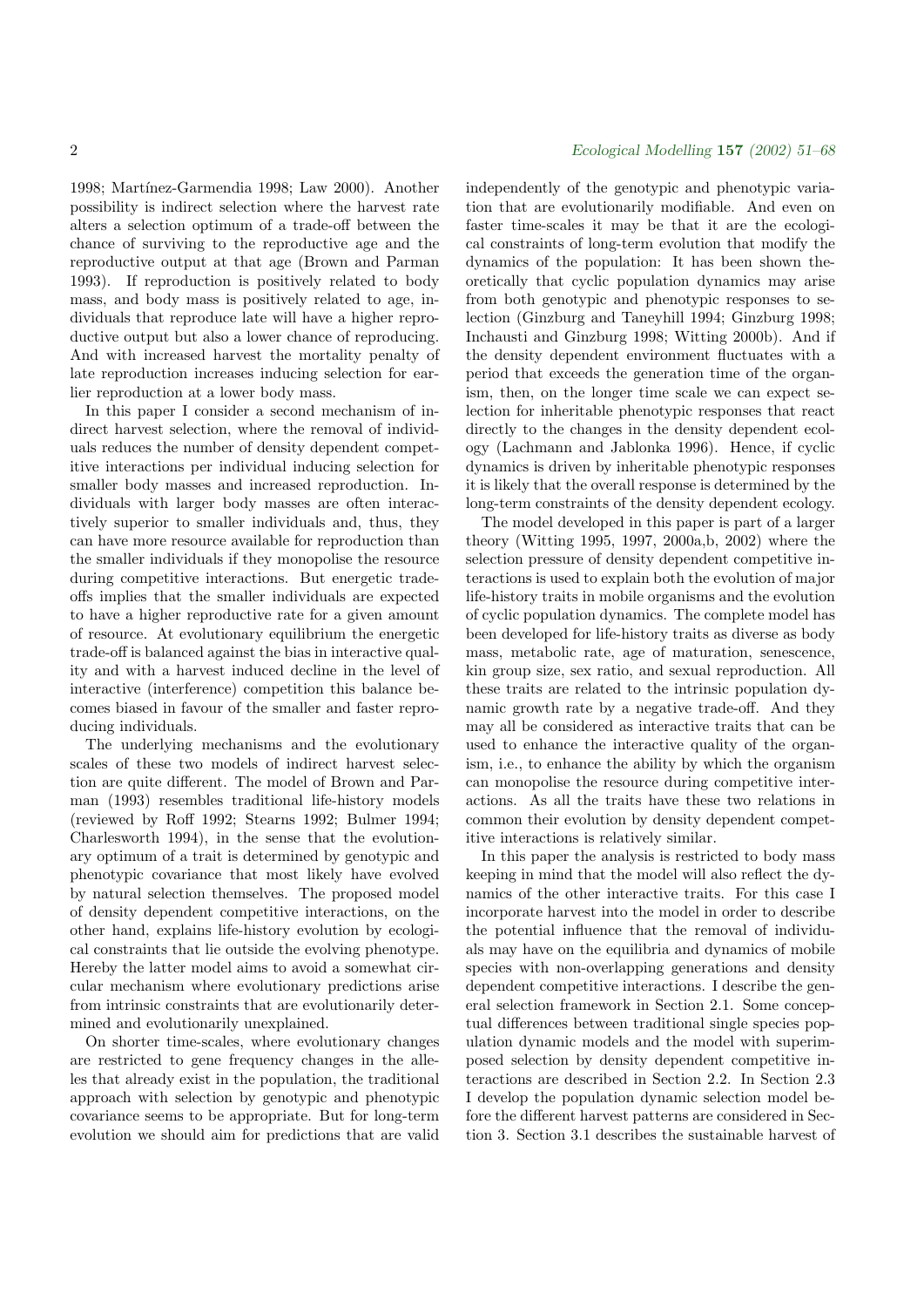populations in evolutionary equilibrium. Section 3.2 describes the harvest of populations that are in population dynamic equilibrium but not in evolutionary equilibrium. And Section 3.3 considers the case of evolutionary population dynamics in the aim of identifying harvest functions that stabilise the dynamics.

The evolutionary equilibrium and population dynamics for the case with no harvest have been considered in detail in other papers (e.g., Witting 1997, 2000b, 2002). But these studies were based on a power density regulation function. In the present paper I extend the density regulation model to a more general function that assumes only that the population dynamic growth rate is a continuously declining function of the population abundance.

# 2 The model

#### 2.1 Density dependent selection

Classical models of density dependent selection are based  $r$ - and  $k$ -selection (reviewed by Mueller 1997). The basic idea of  $r$ - and  $k$ -selection was considered by Fisher (1930) [Witting 2000a], but the concept was proposed by MacArthur (1962) and MacArthur and Wilson (1967) and developed theoretically by others (e.g., Anderson 1971; Charlesworth 1971, 1994; Roughgarden 1971; Clarke 1972). The mechanism of  $r$ - and  $k$ selection operates through an increase in the intrinsic growth rate, which implies an increase in the population dynamic growth rate  $(r)$  and/or the carrying capacity  $(k)$  [I define the intrinsic growth rate as explained in Witting (2000a)]. This principle can be seen as a reflection of Fisher's (1930) Fundamental Theorem of Natural Selection (Witting 2000a), and it is based on the assumption that the relative fitnesses are constant at a specific population density, which is inappropriate whenever competitive interactions play an essential role in density regulation. For cases with density dependent competitive interactions the intrinsic growth rate may decline (Witting 2000a), and we need to apply the game theoretical concepts of Evolutionary Stable Strategies (ESSs) [Maynard Smith and Price 1973; Maynard Smith 1982] and Continuously Stable Strategies (CSSs) [Eshel and Motro 1981; Eshel 1983].

For the case with harvest, Law and Grey (1989) have extended the concept of an ESS into the concept of the Evolutionary Stable Optimal Harvest Strategy (ES-OHS), which is the ESS that maximises the sustainable yield. Like the ESS, the ESOHS does not consider the possibility that the population evolves to an ESS; both concepts only establish the equilibrium conditions when

the population is at the ESS. To determine the possibility of evolution toward equilibrium we need to apply the selection concept of a CSS, with the Continuously Stable Optimal Harvest Strategy (CSOHS) being the CSS that maximises the sustainable yield.

Evolutionary and Continuously Stable Strategies are genetic-free concepts that, at least in principle, deal with long-term evolutionary equilibria. It has been shown that the long-term convergence to a CSS is independent of the genetic structure for a wide range of genetic assumptions (Eshel and Feldman 1984; Liberman 1988; Matessi and Di Pasquale 1996; Eshel et al. 1997; Eshel et al. 1998). For the case of a one-dimensional continuity of pure strategies, as considered in this paper, the long-term convergence is deterministic and virtually independent of the distribution of mutations (Eshel et al. 1997). This implies that the phenotypic and genetic constraints that have evolved during earlier evolutionary processes cannot generally be expected to ultimately constrain the process of long-term evolution. Although phenotypic and genetic constraints put the evolutionary process in a historical framework that influences the evolutionary trajectory toward the longterm equilibrium, the constraints are expected to vanish on the longer-time scale if there is selection against them.

The suggestion that the equilibria of long-term evolution are independent of the evolutionarily determined phenotypic constraints is generally not reflected in models of life-history evolution. Traditional life-history models (reviewed by e.g. Roff 1992; Stearns 1992; Bulmer 1994; Charlesworth 1994) tend instead to focus on a shorter time-scale, where the equilibria of some life-history traits are determined by the constraints imposed by other traits (see Witting 1997 for details). For the case of body mass considered here, it is traditionally assumed that larger body masses evolve from a proportional relationship between the body mass and the rate of reproduction (McLaren 1966; Schoener 1969; Case 1979; Roff 1981, 1986; Lundberg and Persson 1993). Although this relationship is confirmed empirically in many species (Peterson 1950; Robertson 1957; Wooton 1979; Roff 1982; Peters 1983; Reiss 1989), the relationship has never been explained as an ultimate evolutionary constraint that exists independently of frequency dependent selection. There is instead some evidence that the proportional relation may arise from selection by the density and frequency dependent ecology (Witting 1997) and, thus, that it is a local constraint that evolves in response to ongoing selection. The proportional relationship is also the assumption upon which most of the models on evolutionary optimal harvest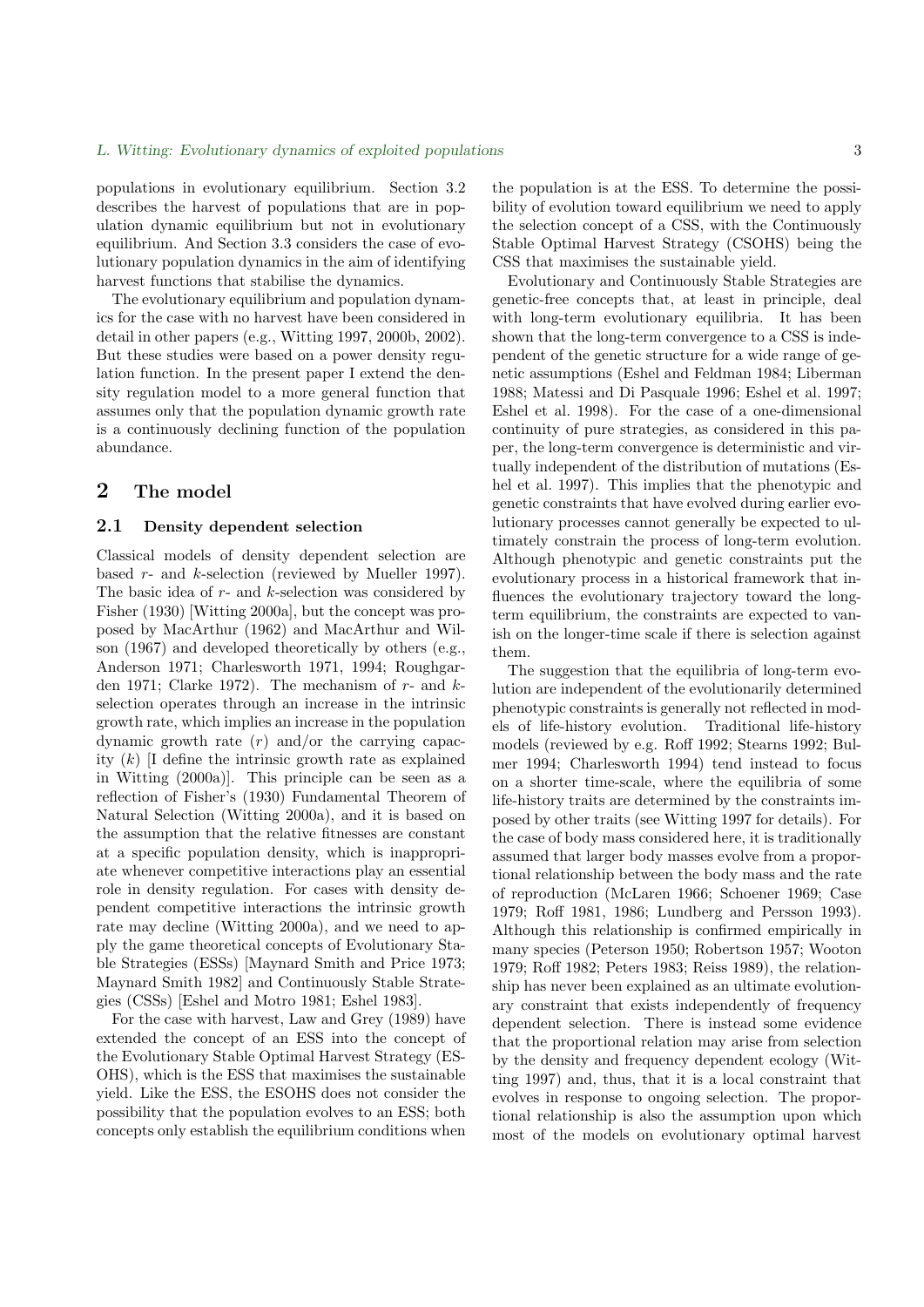strategies are based (e.g., Law and Grey 1989; Heino 1998; Law 2000).

For models of long-term evolution it is instead more appropriate to assume a complete absence of evolutionarily determined constraints so that it is clear that model predictions are independent of local constraints. The difficulty with the latter approach is to construct life-history models where the relationships among the different traits reflect only true constraints that cannot be altered by natural selection, i.e., constraints that are evolutionarily fixed because they arise from laws that lie outside the domain of evolutionary biology. A first attempt for such models were developed for mobile organisms by Witting (1997, 2002), who assumes that lifehistory traits evolve independently of each other unless we have a non-biological law that clearly explains why the different traits should trade-off against one another. This approach is adopted here where it is the ecological constraints of a limited world that explains the evolution of energy demanding traits like body mass, while the intrinsic constraints on body mass are restricted to an energetic trade-off. This approach depends on the assumption that there are no extra significant constraints by which the body mass is related to fitness. This assumption might not hold, but until such extra constraints have been explicitly identified the proposed model can be seen as a first attempt towards a better understanding of the long-term evolution of body mass. A more detailed discussion on the use of constraints in the life-history model is given in Section 2.3.

The time it will take a population to evolve to a long-term equilibrium depends on many factors, which include both the amount of additive genetic variation in the population and the mutation rate. For harvested populations the time will also depend on changes in the harvest rate, and the time required may well be magnitudes longer than the time spans usually considered in relation to the exploitation of natural resources. But although the evolutionary equilibria of large transitions in the harvest rate may not be attainable in the near future, short-term selection responses that interact with the current harvest regime might also be expected. If the transitions in harvest rate are so small that the predicted evolutionary changes easily can be obtained from the additive genetic variation available in the population, then, the evolutionary optimal harvest strategies may be of relevance also for relatively short-term commercial considerations.

#### 2.2 Population dynamic model

At the time-scale of population dynamics there may also be significant interactions between selection responses and optimal harvest strategies. This may be surprising as it has been argued that selection hypotheses for population dynamics have been experimentally rejected because the level of additive genetic variation tends to be so low that genetic changes at the time scale of population dynamics is insignificant (e.g., Boonstra and Boag 1987; Boonstra and Hochachka 1997). Nevertheless, empirical studies have found that genotypic changes to selection can indeed occur at the time-scale of population dynamics (e.g, Krebs et al. 1973; Sinervo et al. 2000). Furthermore, for population dynamics it is the phenotypic response to selection that matters and phenotypic responses need not depend on evolutionary changes in the genotype. The phenotype may instead have a plastic response to selection, or it may respond by inherited environmental effects, where an epigenetic inheritance system transfers plastic phenotypic responses from parent to offspring generations (e.g., Jablonka and Lamb 1989, 1998; Rossiter 1996). Maternal effect is one example of an epigenetic inheritance system that has now been shown to have the potential to explain cyclic population dynamics in animal species (Ginzburg 1980, 1998; Ginzburg and Taneyhill 1994; Inchausti and Ginzburg 1998).

Instead of theoretically deducing the maternal effects from the density dependent ecology, the population dynamic models of Ginzburg and Taneyhill (1994), Ginzburg (1998), and Inchausti and Ginzburg (1998) have assumed that the population has the density dependent maternal effect that is required for cyclic dynamics. Recently it has been shown that the selection pressure of density dependent competitive interactions may be the ecological factor that induces the correct form of density dependent response, where cyclic dynamics may arise either from selection responses in genotypes and/or from phenotypic responses of epigenetic inheritance systems (Witting 1997, 2000b). Especially if the density dependent environment fluctuates with a period that exceeds the generation time of the organism, then, on the time scale of long-term evolution, we may expect the evolution of an inheritable phenotypic response that reacts on the density dependent changes in the ecology (Lachmann and Jablonka 1996). In this way the ecological constraints that define the long-term evolutionary equilibria may also be the constraints that determine the short-term response of population dynamics.

The traditional consensus of population dynamics is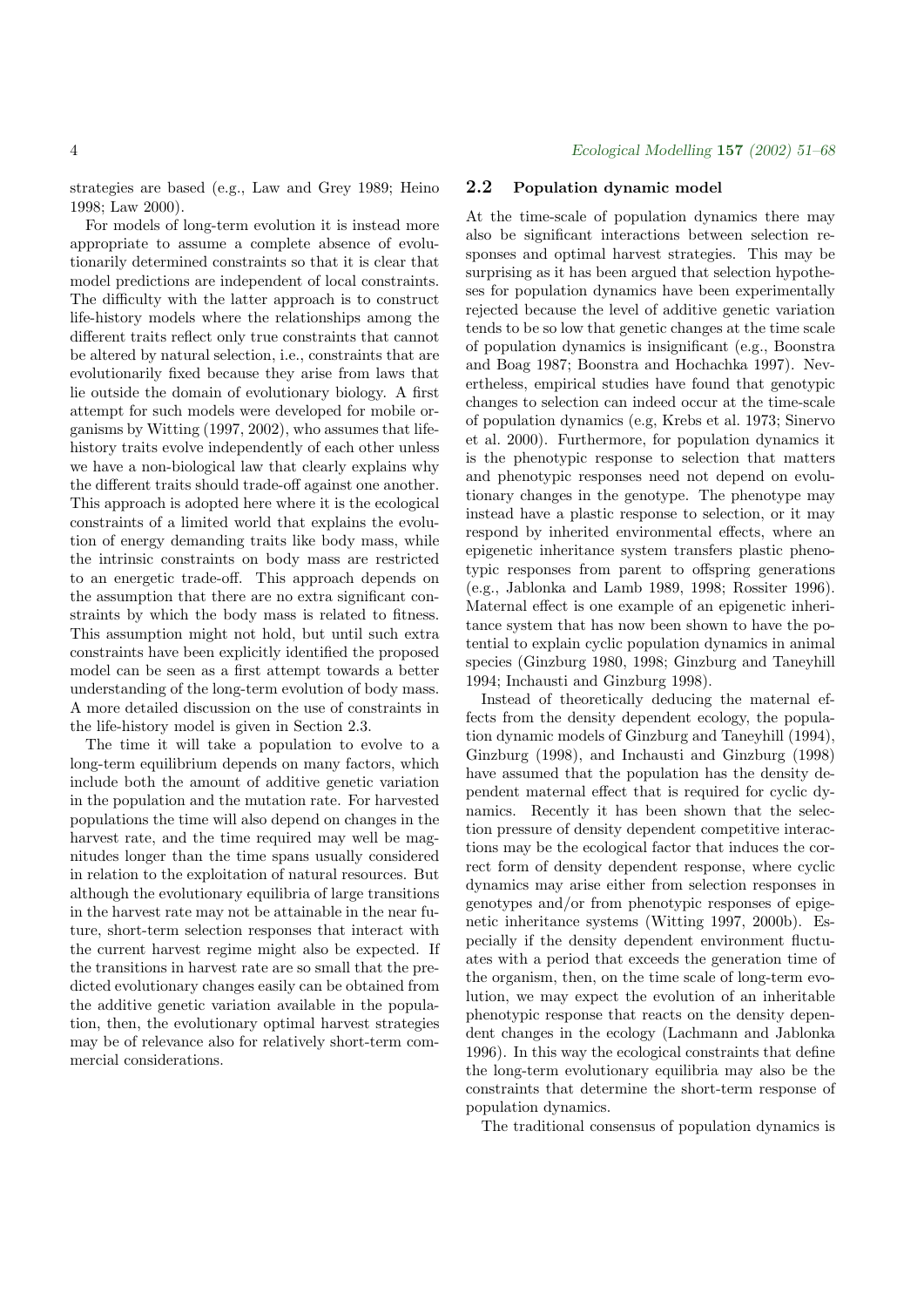that the abundance is an initial condition while the intrinsic growth rate is a fixed parameter for given environmental conditions. This results in an actual growth rate that changes as a function of the abundance of the species (and maybe of the abundance of other species). The population dynamic models of maternal effect and selection by density dependent competitive interactions belong to an alternative set of models that have become known under the concept of inertial growth (Ginzburg 1980, 1998). In these models the intrinsic growth rate is a second initial condition so that changes in the actual growth rate may arise not only from density dependent changes in the environment but also from density dependent changes in the intrinsic growth rate.

Inertial growth was proposed by Ginzburg who developed the concept into maternal effect models with cyclic population dynamics (Ginzburg 1980, 1998; Ginzburg and Taneyhill 1994; Inchausti and Ginzburg 1998). Both the maternal effect model and the selection model deduced in this paper define the density dependent changes in the intrinsic growth rate as a continuously declining function of density with the equilibrium defined for the density with no change. The result is an inertia response that relative to the dynamics of traditional density regulation models tends to maintain current abundance changes in the vicinity of the population equilibrium. The consequence is cyclic or overcompensatory dynamics where depleted populations increase beyond the equilibrium because the depleted state has selected for an intrinsic growth rate that is larger than the intrinsic growth rate at equilibrium.

Where the inertia model of maternal effect recognises the Malthusian law of exponential increase as the density independent fundament (e.g., Ginzburg 1998), the most basic principle of the inertia based selection model is Fishers Fundamental Theorem of Natural Selection (Fisher 1930) that generates a hyper-exponential increase in abundance (Witting 2000a,b). Another difference between the two models is that the maternal effect model deals not only with a density dependent change in the intrinsic growth rate but also with a growth dependent change (see Ginzburg 1998). The growth dependent change ensures that the intrinsic growth rate will never exceed an upper limit, and it is through this limit that the maternal effect models recognise the Malthusian law as the density independent principle. With no growth dependence and thus no upper limit to the intrinsic growth rate the density independent principle changes from exponential to hyper-exponential growth.

For the case of long-term evolution the selection model does not allow for an upper limit to the intrinsic growth rate. However, for cases of short-term evolution it may provide a mechanism: If the rate of change in the intrinsic growth rate declines significantly at the limit where selection has exhausted the selection response of the additive genetic variation and the epigenetic inheritance systems, and if the mutation dependent rate of evolution is so low that it can be ignored, it follows that the intrinsic growth rate can be viewed as constrained within the limits of the short-term dynamic process.

#### 2.3 Population equations

In this section I define the density dependent ecology and the constraints of the life-history model. I then use the selection pressure of the density dependent competitive interactions to deduce the evolution of a balanced life-history and the evolution of a population dynamic model with inertial growth.

Let there be non-overlapping generations, and let  $f(N)$  be a multiplicative density regulation function that declines monotonically from one to zero as the population density  $N$  increases from zero to infinity. Let the total catch  $c_t$  at time t be a fraction  $q_t$  of the population abundance immediately after reproduction, i.e., let

$$
c_t = N_t \lambda_m f(N_t) q_t \tag{1}
$$

with the intrinsic population dynamic growth rate being represented here by the maximal growth rate  $\lambda_m =$  $pR_m$ , where  $R_m$  is maximal reproduction and p is natural survival given as the probability that a non-caught new-born at time  $t - 1$  will survive and reproduce at time t. Thus, we obtain the following population dynamic equation

$$
N_{t+1} = N_t \lambda_m f(N_t) s_t \tag{2}
$$

where  $s_t = 1 - q_t$  is the fraction of the newborn individuals that survive the harvest. Let the carrying capacity  $k$  be the population dynamic equilibrium for the case with no harvest, i.e., let  $k = f^{inv}(1/\lambda_m)$  where  $f^{inv}$ is the inverse function of  $f$ . And let the curve of sustainable yields  $sy$  be the equilibrium harvest  $c^*$  over all possible population dynamic equilibria  $N^*$ , i.e., let

$$
sy = N^*[\lambda_m f(N^*) - 1] \tag{3}
$$

with equilibrium abundance  $N^* = f^{inv}(1/\lambda_m s)$ . The curve of eqn 3 has a maximum known as the maximum sustainable yield  $(msy)$  and the abundance at which this maximum occurs is the maximum sustainable yield level (msyl).

Equation 2 represents the case with no selection and a maximal growth rate  $\lambda_m$  that is non-evolving and constant for a given set of ecological conditions. For the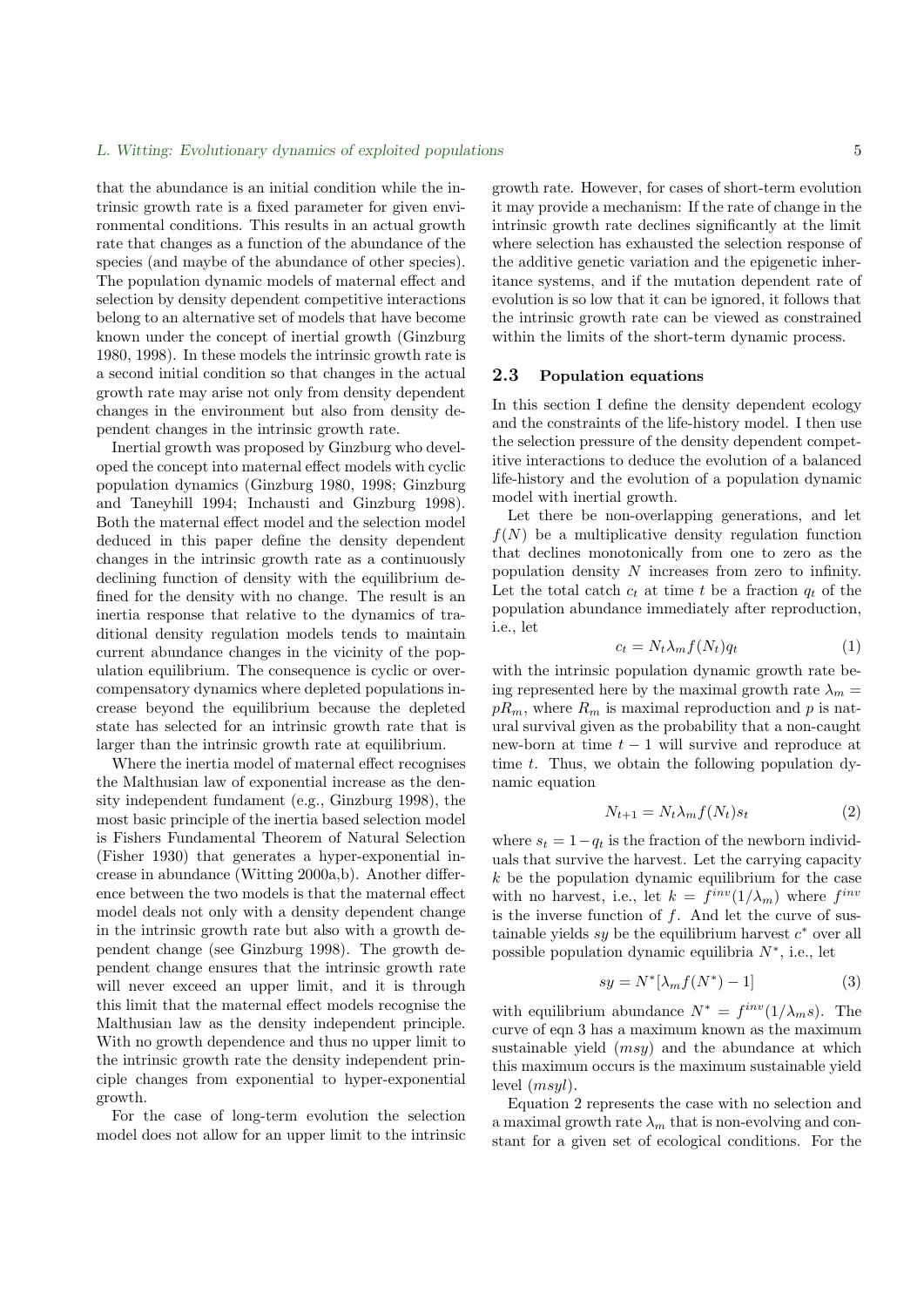case of selection let selection operate indirectly on  $\lambda_m$ through its effects on the interactive quality of the individual, and consider the case where it is only the body mass  $w$  that represents interactive quality. The body mass may act as an interactive trait as it can be selected so that the individuals with the larger body masses can dominate the smaller individuals during competitive interactions. And with respect to intrinsic trade-offs, for the case where the offspring are reared by the parents, we may expect that the population dynamic growth rate is related to body mass as

$$
\lambda_m = \rho/w \tag{4}
$$

where  $\rho = p\epsilon$  is the product between the average probability p that an offspring will survive and reproduce and the average amount of energy  $\epsilon$  that an individual on an unexploited resource allocates to reproduction. With  $\epsilon$  amounts of energy allocated to reproduction  $\epsilon/w$  offspring can be produced and, thus, the organism can choose to allocate resource either to the body mass w or to the population dynamic growth rate  $\lambda$ . The inverse relationship of eqn 4 holds only for cases where offspring are reared by the parents. Not only is this case reflected in many species of higher animals, but it is also the expectation for simple self-replicators that reproduce by binary fission. Thus, it may be argued that the energetic trade-off reflects a basic reproductive constraint from which other reproductive modes have evolved.

The life-history constraints of eqn 4 differ somewhat from those of traditional life-history models. Usually it is assumed that the reproductive rate  $R$  is approximately proportional to body mass (e.g., McLaren 1966; Roff 1981, 1986; Gerritsen 1984; Stearns and Koella 1986; Lundberg and Persson 1993) which, for eqn 4, is the case if the energy available for reproduction scales to the second power of body mass, i.e., if  $\epsilon \propto w^2$ . However, as there seems to be no general non-biological law to explain this relationship I follow the principle of Witting (1997) by assuming evolutionary independence between  $\epsilon$  and  $w$ .

By eqn 4 I assume that the survival probability  $p$ is independent of body mass, which is also in contrast to more traditional life-history models. At the within-population scale in nature the survival rate is often observed to increase with body mass (McGurk 1986). Nevertheless, the assumption in traditional lifehistory models has been that the survival probability declines with body mass because larger individuals tend to reproduce at a later age. But at larger evolutionary scales, as revelled by between species comparisons, the probability of survival to reproductive age seems to be



Figure 1: The sustainable yield at the evolutionary equilibria for a case where the evolutionary optimal harvest in terms of individuals is an infinite catch that coincides with the maximum sustainable yield. The three harvest functions h1, h2 and h3 specifies the harvest c1, c2 and c3 as a function of the abundance  $N$ , with double stars indicating evolutionary equilibria.

independent of body mass [Fig. 1 in Witting (1995)]. Also, for a general class of age-structured models, where the survival probability p reflects survival at the timescale of the organism,  $p$  is expected to be independent of lifespan and absolute reproduction (Witting 1995, 1997) suggesting that  $p$  is invariant among organisms with similar bauplans. Thus, in the absence of a clear and general constraint relating body mass to the survival probability at the time-scale of the organism, I follow the principle of long-term evolution assuming independence between p and w.

By eqn 4 the smaller individuals have a higher reproductive rate provided that there are no competitive interactions. With competitive interactions, however, the larger individuals may out-reproduce the smaller individuals if they monopolise the resource. In this case the density regulation function of an individual in the population will depend not only on the population density as illustrated by eqn 2, but also on the individuals body mass relative to the average body mass in the population. The density regulation function  $f$  may thus be extended to

$$
f_i[N_t, \ln(w_{i,t}/w_t)]\tag{5}
$$

where  $w_t$  is the average body mass in the population at time t,  $w_{i,t}$  is the body mass of the *i*th body mass variant, and  $f_i$  is the density regulation function of that variant. The density regulation function of eqn 5 will decline with N, increase with  $\ln(w_i/w)$ , and reduce into  $f(N)$  at the limit  $w_i = w$ . Note also that the intra-population slope in the density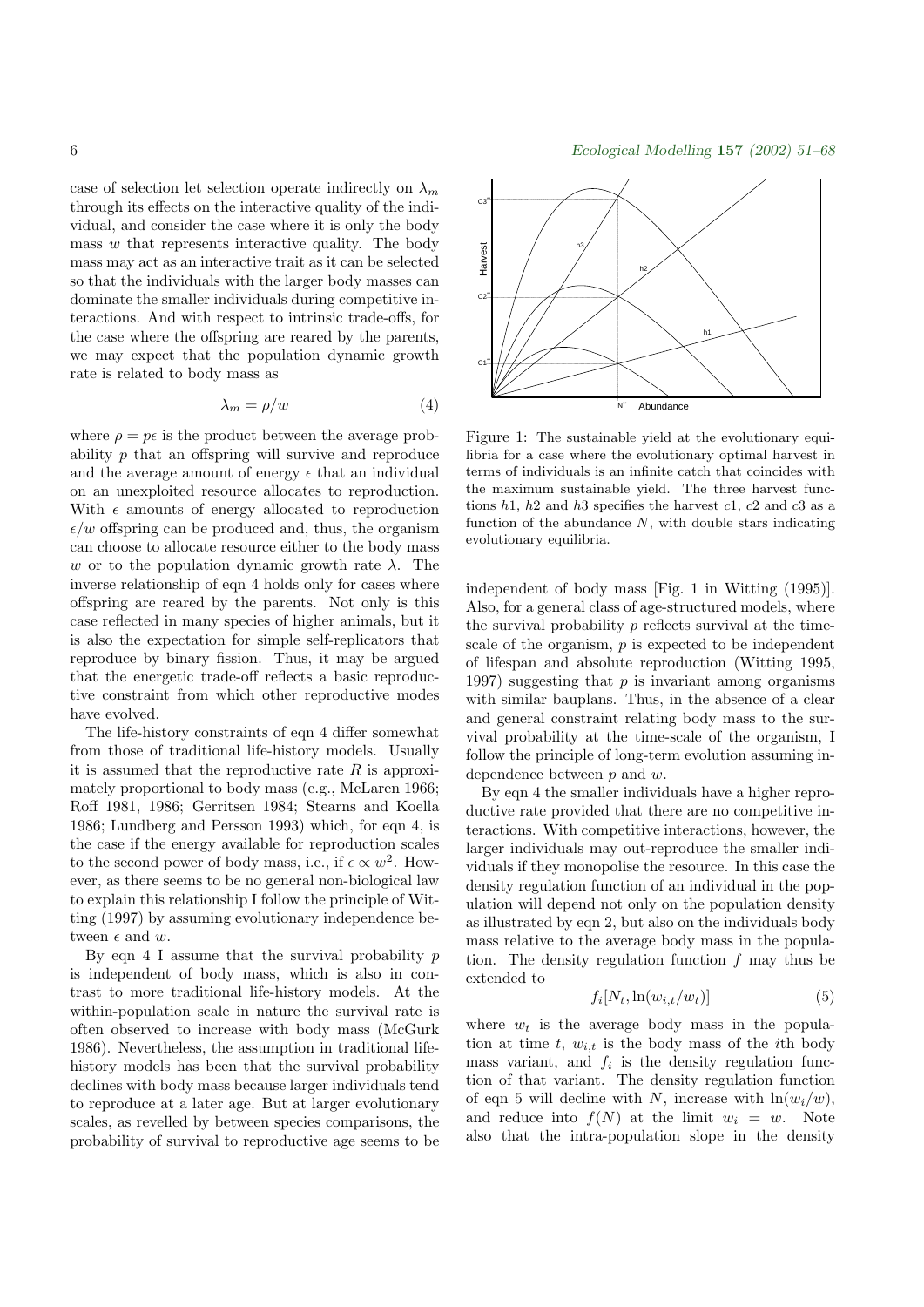regulation function over body mass, i.e.,  $\dot{f}_i(N_t)$  =  $\partial f_i[N_t, \ln(w_{i,t}/w_t)]/\partial \ln w_{i,t}|_{w_{i,t}=w_t}$ , is an increasing function of  $N$  that takes the value of zero at the lower limit  $N = 0$  where there are no competitive interactions ( $|w_i = w$  denotes that the partial derivative is to be taken at the limit  $w_i = w$ ).

In the appendix I use the constraints of eqns 2, 4, and 5 to show that populations at population dynamic equilibrium have an evolutionary equilibrium that is a Continuously Stable Strategy when, at equilibrium, the second derivative of the density regulation function with respect to the intra-population variation in ln body mass is smaller than the density regulation function or the first derivative of that function. It is also noted that for the case with no competitive interactions there is no equilibrium but a continuous decline in the body mass. For the general case with competitive interactions and a population that do not need to be in population dynamic equilibrium, it is shown that the population dynamic equation of eqn 2 extends into

$$
\lambda_{m,t+1} = \lambda_{m,t} g(N_t) \tag{6}
$$

$$
N_{t+1} = N_t \lambda_{m,t} f(N_t) s_t
$$

where  $g(N_t) = e^{-\sigma^2[\dot{f}_i(N_t)/f(N_t)-1]}$  is a density dependent selection function that operates on  $\lambda_m$ , with  $\sigma^2 = \hat{\sigma}^2 + \tilde{\sigma}^2$  representing the potential by which w and  $\lambda_m$  responds to selection, where  $\hat{\sigma}^2$  is the additive genetic variance in  $\ln w$  and  $\tilde{\sigma}^2$  is a plastic response of inherited environmental effects. An age-structured version of eqn 6 was deduced by Witting (2002), and it has been applied to the dynamics of bowhead whales Balaena mysticetus (Punt and Witting 2002) and gray whales *Eschrichtius robustus* (Witting 2001).

The function  $g(N)$  is defined for all positive abundances, and it is either one for all  $N$  or a continuously declining function of N with the slope of the function being defined both by the strength of selection and by the populations ability to respond to selection. The function  $q$  is one for all N when there is no response to selection, which is the case when there is no additive genetic variation and no epigenetic inheritance system  $(\sigma^2 = 0)$ . In this case eqn 6 reduces to the classical model of eqn 2. Whenever there is a selection response the function  $g$  is one at the evolutionary equilibrium  $N^{**}$ , it is larger than one for abundances that are below the evolutionary equilibrium, and it is smaller than one for abundances that are above the evolutionary equilibrium. This relationship reflects the deduction that density dependent competitive interactions selects for a decline in the population dynamics growth rate when the abundance is above the abundance at evolutionary equilibrium, while it selects for an increase in the growth rate when the abundance is below the evolutionary equilibrium.

In this paper it is assumed that the function  $g$  is constant over time which implies that the populations ability to respond to selection remains constant. A constant selection response is a simplifying assumption that will not affect the long-term equilibrium predictions, although it is likely to have some effect on the dynamics. If the major contribution to the phenotypic selection response is additive genetic variation the selection response is likely to decline over time, at least for the case of directional selection. But the cyclic dynamics of eqn 6 and the associated shifts in the direction of selection may maintain some genetic variation in the population despite of continuously ongoing selection and evolution. And for cases where the major selection response is due to epigenetic inheritance systems the assumption of a constant selection response is likely to hold as an approximation as long as the predicted dynamics is within the potential of the plastic respond.

# 3 Results

For eqn 6 there are two equilibrium conditions:  $q(N) =$ 1 and  $\lambda_m f(N)s = 1$  and, thus, there are four state combinations to consider. Section 3.1 describes the state where the population is in both population dynamic and evolutionary equilibrium, i.e., where  $\lambda_{m,t} f(N_t) s_t =$ 1 and  $q(N_t) = 1$ . Section 3.2 describes the state where the population is in population dynamic equilibrium but not in evolutionary equilibrium, i.e., where  $\lambda_{m,t} f(N_t) s_t = 1$  and  $g(N_t) \neq 1$ . And Section 3.3 describes the case of population dynamics, which includes the case where the population is neither in population dynamic or evolutionary equilibrium  $\left[\lambda_{m,t}f(N_t)s_t\neq 1\right]$ and  $q(N_t) \neq 1$  as well as the case where the abundance is at the evolutionary equilibrium but not in population dynamic equilibrium  $[\lambda_{m,t}f(N_t)s_t \neq 1$  and  $g(N_t) = 1]$ .

#### 3.1 Evolutionary equilibrium

In classical density regulation theory with no selection it is the population abundance that trade-offs against the mortality rate, given here by the harvest level. In this case the abundance at population dynamic equilibrium will decline as the sustainable harvest is increased. For the equilibrium harvest of eqn 6 it is not the abundance but the maximum growth rate, or more generally the life-history traits, that trade-off against the sustainable harvest. This results in an equilibrium abundance that remains constant while the maximal growth rate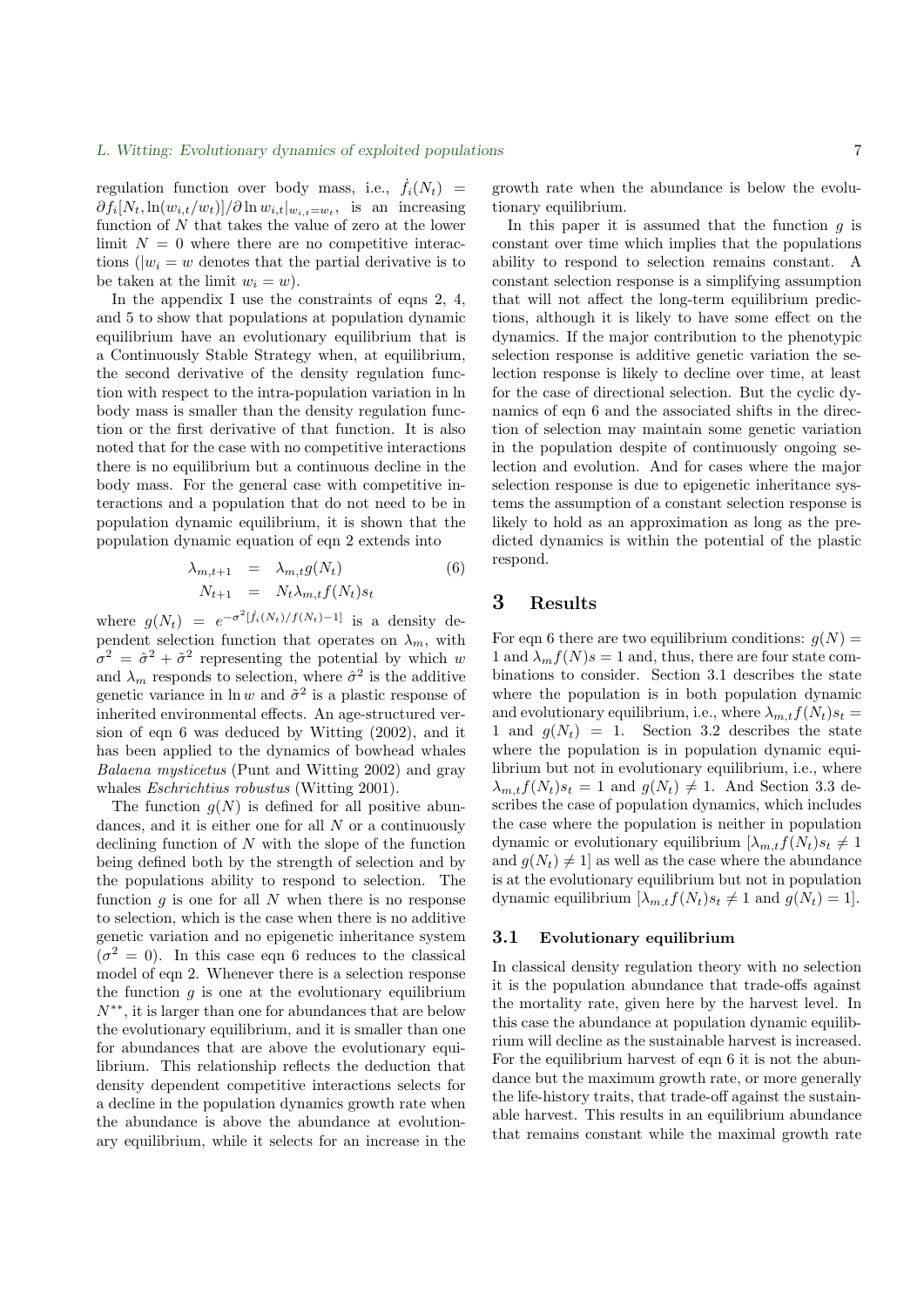increases as the sustainable harvest is increased. And for the case with no evolutionarily imposed phenotypic constraints on the growth rate it is impossible to overexploit the population as long as it is allowed sufficient time to equilibrate at the evolutionary equilibrium.

To see this theoretically note that the evolutionary equilibrium of eqn 6 is defined by the equilibrium constraint  $\lambda_m^{**} = \lambda_m^{**} g(N^{**})$  on the maximal growth rate. Thus, the equilibrium abundance  $N^{**} = g^{inv}(1)$  is independent of the harvest. And with the equilibrium abundance being a constant  $g^{inv}(1)$  it follows from the second equilibrium constraint  $N^{**} = N^{**} \lambda_m^{**} f(N^{**}) s$  that the evolutionary equilibration of the maximal growth rate is determined by the fraction of the population that is harvested  $q = 1 - s$ . Thus, the evolutionary equilibrium is characterised as

$$
N^{**} = g^{inv}(1)
$$
  
\n
$$
c^{**} = \frac{N^{**}q}{1-q}
$$
  
\n
$$
\lambda_m^{**} = \frac{1}{f(N^{**})(1-q)}
$$
  
\n
$$
w^{**} = \rho/\lambda_m^{**}
$$
 (7)

That is, as the harvest fraction increases toward the upper limit  $q = 1$  the abundance remains constant, while both the number of individuals harvested and the maximal population dynamic growth rate increase toward infinity and the body mass decreases toward zero. Since the harvest of individuals can be increased indefinitely at the evolutionary equilibrium of eqn 7 it follows that there is no Evolutionarily or Continuously Stable Optimal Harvest Strategy. It is instead optimal to continue to increase the harvest. However, if we look at the harvest in terms of biomass we find that the sustainable harvest is

$$
c_{\text{mass}}^{**} = w^{**}c^{**} \tag{8}
$$

$$
= \rho N^{**}f(N^{**})q
$$

Thus, the harvested biomass stabilises at  $\rho N^{**}f(N^{**})$ as the harvest fraction  $q$  goes toward one.

As the carrying capacity  $k = f^{inv}(1/\lambda_m)$  is positively related to the intrinsic growth rate  $\lambda_m$  it follows that the depletion ratio  $D = N^{**}/k^{**}$  decreases as the harvest increases, even though the equilibrium abundance  $N^{**} = g^{inv}(1)$  at which the population is harvested remains constant. Note also from eqn 3 that the sustainable yield at a give abundance is positively related to the intrinsic growth rate  $(\partial s y/\partial \lambda_m > 0)$  and thus to the harvest, at least for density regulation functions f that are independent of  $\lambda_m$ . This furthermore implies that the maximum sustainable yield is positively related both to  $\lambda_m$  and to the harvest.

When may we expect that the population is exploited at the maximum sustainable yield level? From eqn 3 we note that

$$
\partial s y / \partial N = \lambda_m [f(N) + N f'(N)] - 1 \tag{9}
$$

with  $f'(N) = \partial f / \partial N$ . Thus, as the msyl is given by the intercept  $\partial s y/\partial N = 0$  of eqn 9 and as  $f(N)$  +  $Nf'(N)$  is a declining function of N that is positive for small enough N, it follows that  $\partial m s y l / \partial \lambda_m > 0$ when the density regulation function  $f$  is independent of  $\lambda_m$ . Hence, when  $m syl \leq N^{**}$  for  $q^{**} = 0$  and  $msyl > N^{**}$  for  $q^{**} \to 1$  we can expect a single harvest level at which the maximum sustainable yield level and the harvest equilibrium  $N^{**}$  coincide. An interesting special case is when  $msyl \to N^{**}$  for  $q^{**} \to 1$ . Then, at the limit  $q^{**} \to 1$  the harvest will be at the evolutionary optimum, the catch will be the msy, and the population will be harvested at the *msyl*. The following model

$$
\lambda_{m,t+1} = \lambda_{m,t} e^{1-\gamma N} \tag{10}
$$
\n
$$
N_{t+1} = N_t \lambda_{m,t} e^{-\gamma N} s_t
$$

has this behaviour, as illustrated in Fig. 1.

#### 3.2 Population dynamic equilibrium

For the model with superimposed selection the population may be exploited at a constant abundance, i.e., at a population dynamic equilibrium, even when the population is not in evolutionary equilibrium. This is possible when  $N^*\lambda_{m,t}f(N^*)s = N^*$  and  $g(N^*) \neq 1$ . When  $N^*$  is constant and different from  $N^{**}$  it follows from eqn 6 that the maximal growth rate increases or decreases geometrically as

$$
\lambda_{m,t} = \lambda_{m,0} g(N^*)^t \tag{11}
$$

and that the body mass decreases or increases geometrically as

$$
w_t = w_0 / g(N^*)^t \tag{12}
$$

where  $\lambda_{m,0}$  and  $w_0$  are the growth rate and body mass at time  $t = 0$ . Thus, the equilibrium abundance  $N^*$  can be maintained constant if the harvest rate  $c_t = N^*[\lambda_{m,t}f(N^*)-1]$  is continuously adjusted to the changes in the maximal growth rate, i.e., if

$$
c_t = N^*[\lambda_{m,0}g(N^*)^t f(N^*) - 1] \tag{13}
$$

This mode of harvest can be maintained only when the equilibrium abundance is below the abundance at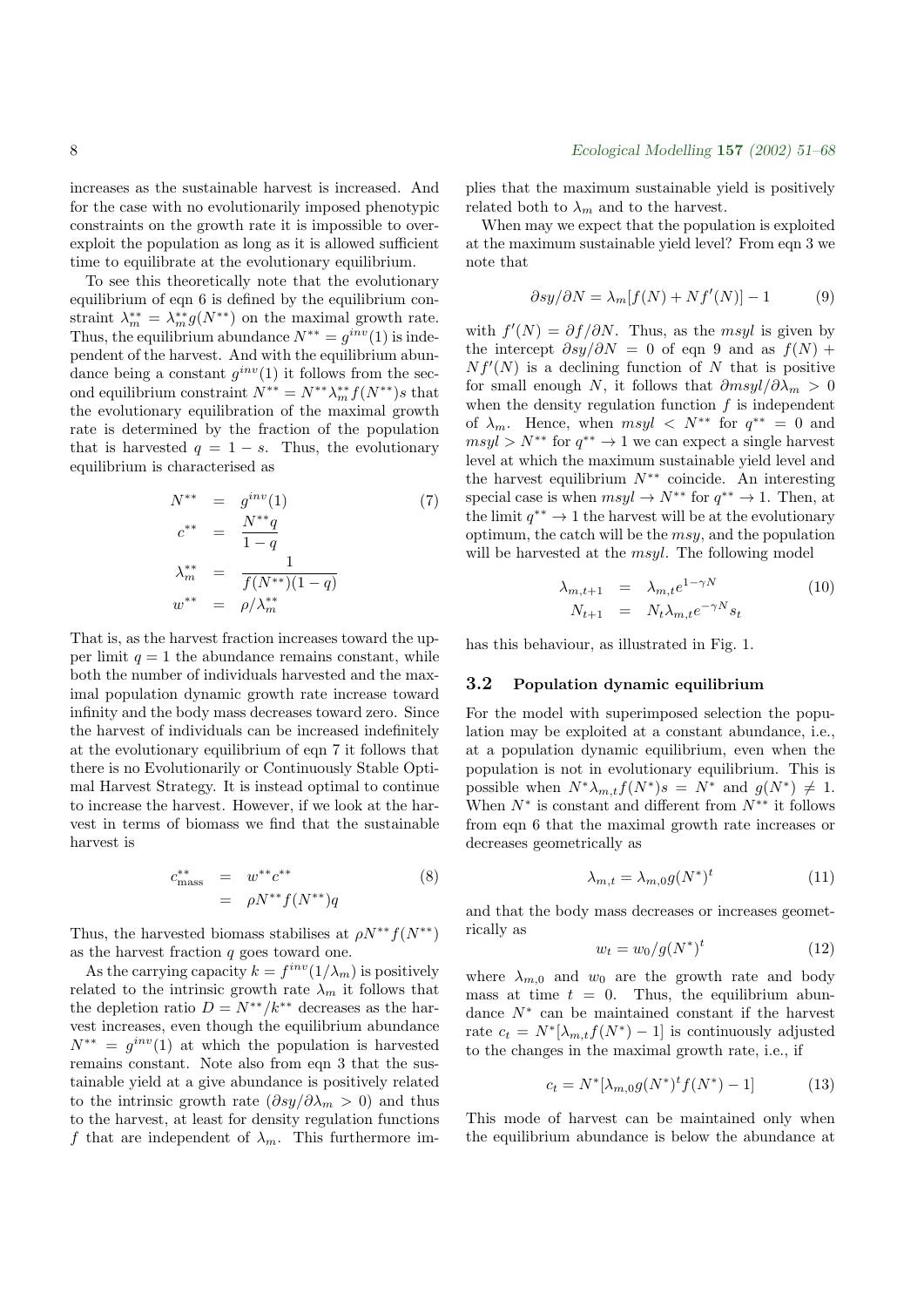the evolutionary equilibrium, i.e., for cases where the growth rate and the harvest increase geometrically. When instead the abundance is above the evolutionary equilibrium the harvest rate will eventually cross the lower limit  $c = 0$ , and then the geometric decline in  $\lambda_m$  will cause the abundance to decline to or below the evolutionary equilibrium  $N^{**}$ .

For the case  $N^* < N^{**}$ , note also from eqns 12 and 13, that the harvest in terms of biomass is

$$
c_{\text{mass},t} = N^* w_0 [\lambda_{m,0} f(N^*) - 1/g(N^*)^t] \tag{14}
$$

This implies that the harvested biomass will stabilise at  $N^*w_0\lambda_{m,0}f(N^*) = \rho N^*f(N^*)$  as  $1/g(N^*)^t \to 0$ when  $t \to \infty$ . Thus, even though the harvest increases geometrically in terms of the number of animals harvested, the harvested biomass will stabilise because the body mass of the harvested individuals declines geometrically.

For exploitation at the population dynamic equilibrium relatively high rates of geometrical increase in the harvest and growth rates may be expected only initially on a short-term time scale. Whenever the responses of the additive genetic variance and the epigenetic inheritance systems of the initial population has been exhausted by selection, the rate of change can be expected to decline drastically as it becomes dependent on the mutation rate.

### 3.3 Population dynamics

Traditional density regulation models with no selection returns monotonically towards the equilibrium when the density regulation function  $f(N)$  is not too strongly non-linear (May 1974; May and Oster 1976). The more general inertial model with selection has cyclic dynamics with periods between two and an infinite number of generations (Witting 2000b). These cycles may be damped with the population showing a cyclic return to the evolutionary equilibrium, or they may be stable showing no return, or repelling with a cyclic increase away from equilibrium. When harvest is added to such systems an essential first question is whether the harvest will make the dynamics more stable and increase the probability that the population will return to some harvest equilibrium.

To address this question assume that the harvest fraction is a function of the population abundance, i.e.,  $q(N) = 1 - s(N)$ , and let

$$
G = \lambda_m^{**} g(N^{**})
$$
  
\n
$$
F = N^{**} \lambda_m^{**} f(N^{**}) s(N^{**})
$$
\n(15)

The local dynamics around the evolutionary equilibrium is then given by the eigenvalues of the Jacobian matrix

$$
\begin{bmatrix}\n\partial G/\partial \lambda_m^{**} & \partial G/\partial N^{**} \\
\partial F/\partial \lambda_m^{**} & \partial F/\partial N^{**}\n\end{bmatrix}
$$
\n(16)

For the case with complex eigenvalues and cyclic dynamics induced by selection (Witting 2000b), the local dynamics is repelling cycles when the absolute value of the dominant eigenvalue is larger than one, neutrally stable cycles when the value is one, and damped cycles when the value is less than one (Bulmer 1994). For the matrix eqn 16 the eigenvalues are

$$
(T \pm \sqrt{T^2 - 4D})/2 \tag{17}
$$

where  $D$  is the determinant and  $T$  the trace of that matrix. For the case  $T^2 - 4D < 0$  with complex eigenvalues and  $D > 0$ , it follows from the calculus of complex numbers that the absolute value z of the eigenvalues of numbers that the absolute value z of the eigenvalues of<br>eqn 17 reduces to  $\sqrt{D}$ . And for eqn 16 the determinants is

$$
D = g(N^{**})\lambda_m^{**}[f(N^{**})s(N^{**})
$$
 (18)  
+  $N^{**}f'(N^{**})s(N^{**})$   
+  $N^{**}f(N^{**})s'(N^{**})]$   
-  $N^{**}\lambda_m^{**}f(N^{**})s(N^{**})g'(N^{**})$ 

with  $h'(N^{**}) = \partial h(N)/\partial N|_{N=N^{**}}$  and  $h \in \{f, g, s\}.$ As  $g(N^{**}) = 1$  and  $\lambda_m^{**} f(N^{**}) s(N^{**}) = 1$ , it follows that eqn 18 reduces to

$$
D = 1 + N^{**} [f'(N^{**})/f(N^{**})
$$
  
+  $s'(N^{**})/s(N^{**})$   
-  $g'(N^{**})/g(N^{**})$ ] (19)

Hence, for the case of no harvest [where  $s(N) = 1$  for all  $N$  the local dynamic is cyclic and neutrally stable when the relative change in the density regulation function  $(f)$  and the selection function  $(g)$  are the same around the equilibrium, i.e., when

$$
f'(N^{**})/f(N^{**}) = g'(N^{**})/g(N^{**})
$$
 (20)

And the local dynamics is damped when  $f'(N^{**})/f(N^{**}) \leq g'(N^{**})/g(N^{**})$  and repelling when  $f'(N^{**})/f(N^{**}) > g'(N^{**})/g(N^{**})$ . For cases with harvest we note that the harvest will stabilise the dynamics when

$$
s'(N^{**})/s(N^{**}) < 0 \tag{21}
$$

i.e., when the chance that an individual will survive the harvest declines with  $N$ , which is the case when the catch increases more than proportionally with the abundance.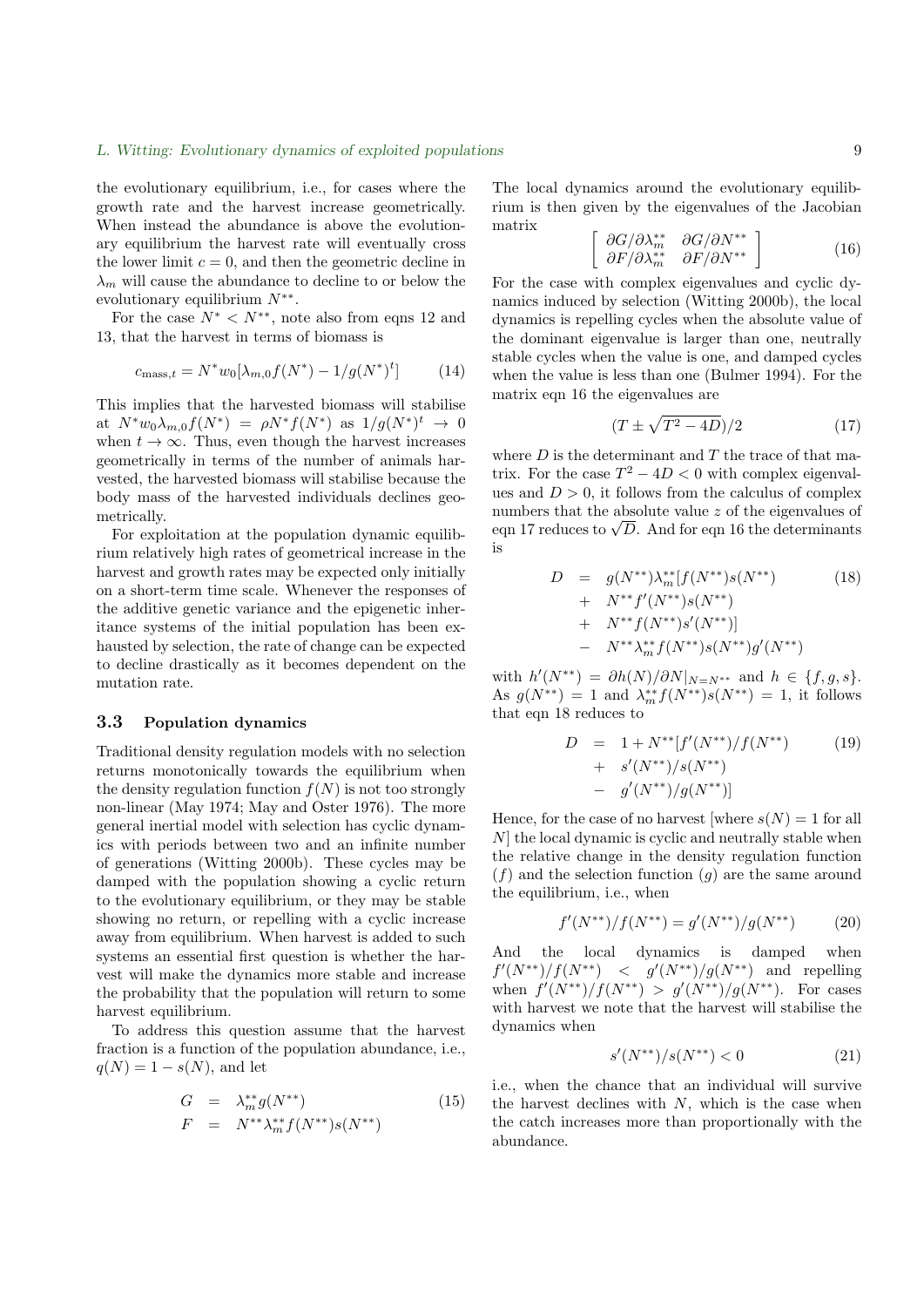### 4 Discussion

Classical life-history models are generally based on short-term evolution, where traits evolve from constraints that have themselves evolved by natural selection. A constraint that has often been used to select for a large body mass is a reproductive rate that increases proportionally with body mass, a relationship that is confirmed in many species at the scale of intrapopulation variation [summarised by Peters (1983) and Reiss (1989)]. When this increase is traded-off against survival that is assumed to decline with body mass we obtain the well-established result of a body mass and an age of maturation in evolutionary equilibrium (e.g., Case 1979; Roff 1981, 1986; Stearns and Koella 1986; Lundberg and Persson 1993). Due to the constrained relationships between the body mass and the rate of reproduction and survival it follows that the body mass and age of maturation will decline if the harvest rate is increased (Brown and Parman 1993), although an increase may occur if it is only the reproducing individuals that are harvested (Heino 1998; Law 2000).

Although this life-history model can explain the often-observed decline in body mass with increase harvest (e.g., Rijnsdorp 1989, 1993; Ricker 1981), the model seems to be based on a fragile concept. First of all the prediction depends on the fixed constraints between body mass, reproduction and survival, but the model provides no general mechanism that will explain the relationship between reproductive rate and body mass as a non-evolving constraint. And as short-term evolution is constrained to occur within the global constraints of long-term evolution, the short-term models should be evolutionarily stable if they are to represent a driving force in the evolutionary process. But on the scale of long-term evolution the traditional models of body mass evolution tend to be evolutionarily unstable. At least for one class of phenotypic constraints it has been shown that if selection operates not only on body mass and age of maturation, but also on the tradeoff between reproduction and survival, then, we expect the trade-off to decline so that the body mass collapses toward zero and the reproductive rate increases toward infinity (Witting 1997).

In this paper I used an alternative model of indirect harvest selection to circumvent these problems with the classical models. Being based on long-term evolution by the density dependent ecology of competitive interactions, the model was first proposed by Witting (1997) under the assumption of density regulation by a power function. This assumption was relaxed here where density regulation can take any form as long as the population dynamic growth rate is continuously declining with an increasing population. To avoid the problem that predictions arise from unexplained constraints, the model was based on the principle that phenotypic constraints that may explain the evolution of large body masses shall not be assumed unless they arise from laws that lie outside the domain of evolutionary biology. For the case of mobile organisms and no competitive interactions the proposed model predicts that only organisms at the level of negligible-sized self-replicators should evolve. But when the feedback ecology of density dependent competitive interactions is added it follows that large bodied organisms evolve as a density dependent balance between an intrinsic energetic trade-off and the enhanced interactive quality of a larger body mass. In line with the classical model, the proposed model predicts that the body mass will decline when the harvest rate is increased.

Although the proposed model circumvents some problems of classical life-history theory it does not clearly suggest how far towards the long-term equilibrium we may expect the process of short-term evolution to run. And in relation to the problem of sustainable harvest it is typically on the time scale of long-term evolution that the classical predictions from population dynamic theory with no selection will brake down. But dependent upon the situation the predictions of shortterm evolution may resemble traditional non-selection predictions or the suggested long-term predictions. The response of short-term evolution to a change in the harvest level will have a certain resemblance with nonselection predictions when the change it takes to reach the new evolutionary equilibrium is much larger than the short-term response expected by the additive genetic variation and the epigenetic inheritance systems of the population. In such cases we can expect an initial and relatively fast response toward the new equilibrium before the population hits the wall of slow mutation limited evolution. Thereafter the life-history traits will be relatively fixed and the remaining short-term response will occur through the traditional trade-off between the harvest and the abundance, and not through the selection trade-off between the harvest and the life-history traits. When instead the change it takes to reach the new long-term evolutionary equilibrium is within the range of the short-term response of the population we may expect that the population will adjust to the new equilibrium within a relatively short time scale. Relatively fast changes in the intrinsic production rate of a population as an apparent response to changes in the mortality rate has been observed for natural populations. Reznick and Bryga (1987) and Reznick et al.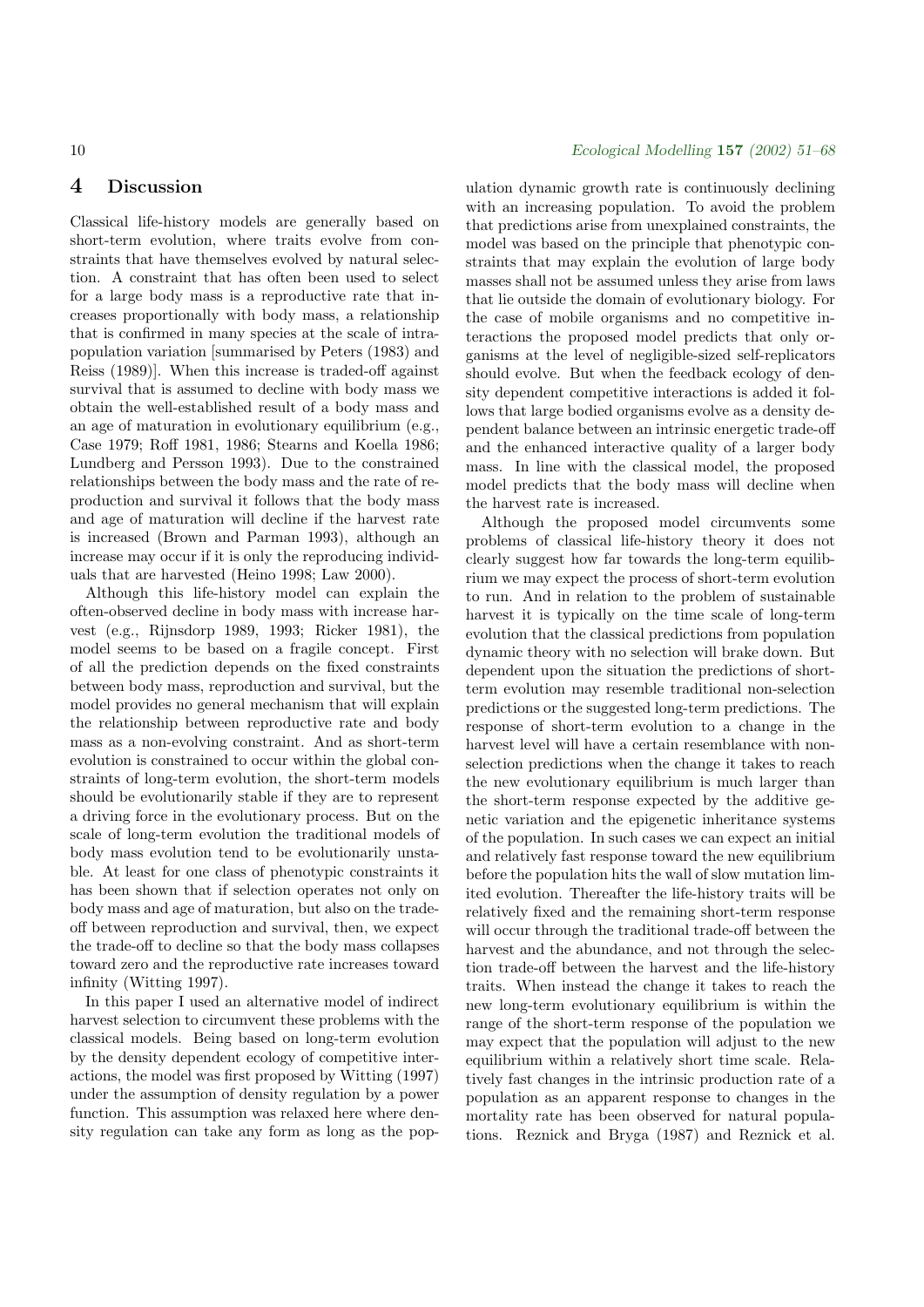(1990) have shown that guppies that are transferred from a high predation locality to a low predation locality evolve a significantly lower rate of reproduction within few generations.

It is though important to note that the prediction in Sections 3.1 and 3.2 of no limit to the long-term sustainable harvest relates to a time scale that is so long that it is basically irrelevant for commercial fisheries. The prediction may also depend on the assumption that the amount of energy that the organism can allocate to reproduction is independent of body mass when there are no intra-specific interactions among the individuals in the population. Although this assumption is likely to hold as an approximation when the deviation in body mass is not too large, on a larger scale we may expect that non-biological laws impose a net assimilation rate that declines significantly with a decline in body mass. Such a relationship will tend to limit the maximal harvest, although it will generally not affect the prediction that increased harvest selects for a decline in body mass and an increase in both the reproductive rate and the sustainable yield.

The long-term prediction of an equilibrium abundance that is independent of the harvest depends on the assumption that the density dependence in the level of interactive competition is independent of body mass. This assumption is likely to hold as an approximation for small to moderate deviations in mass. On larger scales however we may expect that the number of competitive interactions per individual at a given population density will be somewhat positively related to body mass. Thus, as the level of interactive competition at evolutionary equilibrium can be expected to be body mass invariant (Witting 1997, 2000a), we may expect that the equilibrium abundance will decline with body mass, as established by Damuth's (1981, 1987) empirical allometry where the population abundance scales to the negative 3/4 power of body mass. And indeed, when a density dependent foraging process that generates intra-specific interactive competition is taken into account it is possible to theoretically deduce the empirically established population abundance allometry as an evolutionary optimum that arises from first principles of the foraging process in mobile organisms (Witting 1995, 1998). This suggests that the population abundance allometry may indeed capture an essential trade-off between body mass and the level of interactive competition. The theoretical deduction, however, suggests that the allometric exponents of 1/4 and 3/4 hold only for organisms that forage in two spatial dimensions, while the expectations for three-dimensional foragers are 1/6 and 5/6. Although there seems to have been no study that have examined if this holds for the population abundance allometry, the 1/4 to 1/6 power transition is empirically supported by the life-time allometry in mammals, given that terrestrial mammals forage in two dimensions and pelagic mammals in three dimensions (Witting 1995, 1998). Other recent studies suggest instead that the 1/4 and 3/4 power exponents arise from physiological constraints on branching vascular systems (West et al. 1997; Brown and West 2000). The latter model is applicable also to sessile organisms (Enquist et al. 1998), but it does not explain the apparent 1/4 to 1/6 power transition between terrestrial and pelagic mammals.

In relation to population dynamics it is now evident that selection by density dependent competitive interactions implies inertial dynamics, with damped, stable, or repelling cycles in the population density and life-history traits like the body mass and the intrinsic growth rate. This was first shown by Witting (1997, 2000b) for the case of a power density regulation function, and it was confirmed here for the general density regulation function.

The odds that the population dynamics in many natural species is more like inertial dynamics than traditional density regulated dynamics might be rather high. The frequency and density dependent selection of competitive interactions has now been shown to promote an evolutionary game with two-generation oscillations in lizards (Sinervo et al. 2000). And where traditional density regulated models cannot reconcile the catch history and the abundance data for eastern North Pacific gray whale, the data are easily explained by inertial dynamics (Witting 2001). The decline in the cyclic dynamics of the lach budmoth Zeiraphera diniana and the Canadian lynx Lynx canadensis tends also to continue even after the population density is very low, and the initial recovery from low densities is often slower than exponential in hares and voles (Ginzburg 1998). And population cycles have often been found to be associated with cyclic changes in life-history traits like body mass, kin group size, age of maturation, and the level of aggression (e.g., Krebs and Myers 1974; Krebs 1978; Boonstra and Krebs 1979; Stenseth 1982; Stenseth and Ims 1993; Lidicker and Ostfeld 1991; MacColl et al. 2000).

# References

Abrams P. A., Harada Y., Matsuda H. (1993). On the relationship between quantitative genetic and ess models. Evolution 47:982–985.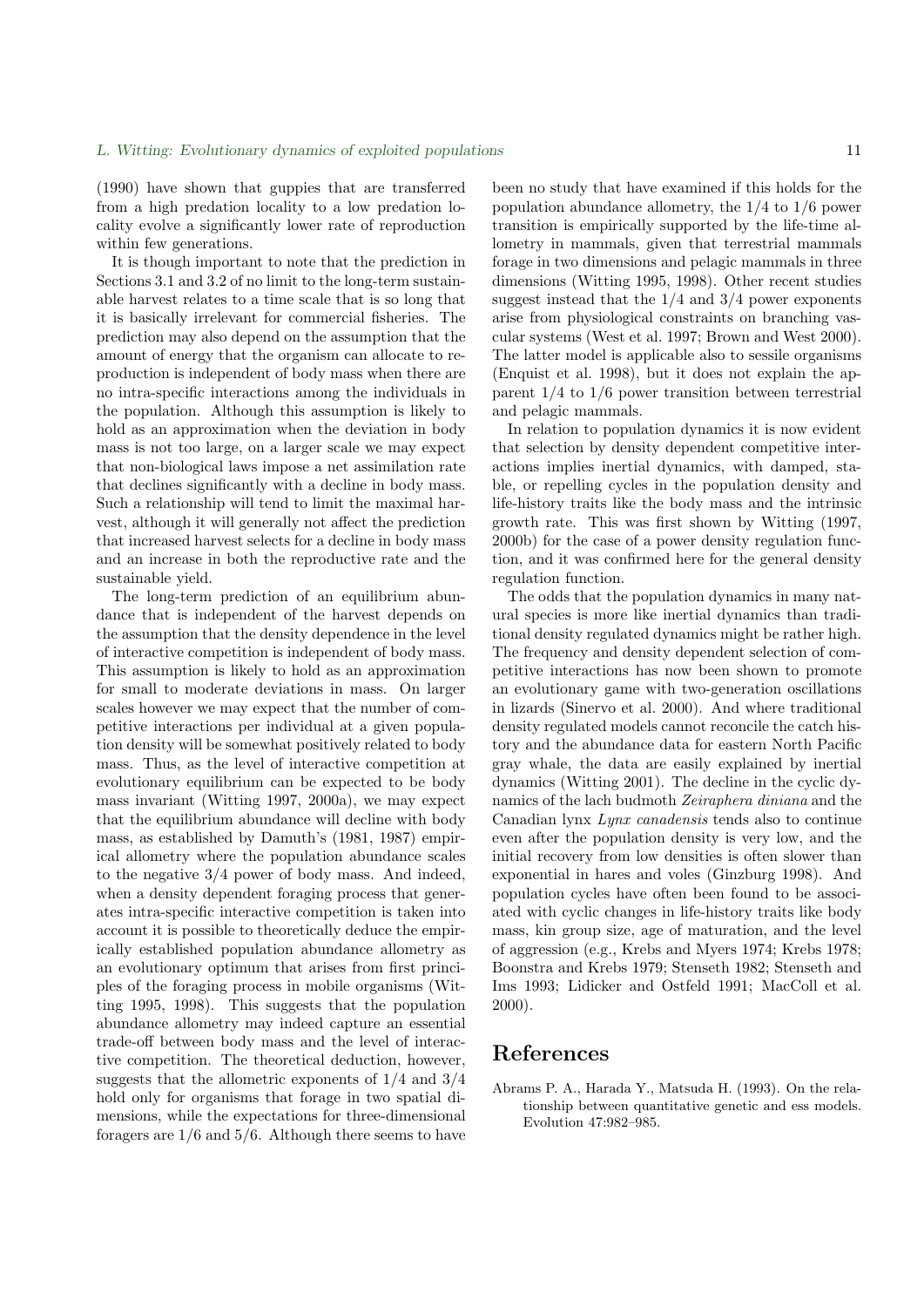#### 12 Ecological Modelling 157 (2002) 51–68

- Anderson W. W. (1971). Genetic equilibrium and population growth under density-regulated selection. Am. Nat. 105:489–498.
- Bergh M. O. Getz W. M. (1989). Stability and harvesting of competing populations with genetic variation in life history strategies. Theor. Pop. Biol. 36:77–124.
- Blythe S. P. Stokes T. K. (1990). Some consequences of sizeselective harvesting on fitness and on yield. J. Math. A. Med. Biol. 7:41–53.
- Blythe S. P. Stokes T. K. (1993). Size-selective harvesting and age-at-maturity I: Some theoretical implications for management of evolving resources. In: Stokes T. K., McGlade J. M., Law R. (eds). The Exploitation of Evolving Resources. Lecture notes in Biomathematics, 99: Springer-Verlag, Berlin, pp 223–231.
- Boonstra R. Boag P. T. (1987). A test of the chitty hypothesis: inheritance of life-history traits in meadow voles microtus pennsylvanicus. Evolution 41:929–947.
- Boonstra R. Hochachka W. M. (1997). Maternal effects and additive genetic inheritance in the collared lemming Dicrostonyx groenlandicus. Evol. Ecol. 11:169–182.
- Boonstra R. Krebs C. J. (1979). Viability of large- and small-sized adults in fluctuating vole populations. Ecology 60:567–573.
- Borisov V. M. (1978). The selective effect of fishing on the population structure of species with a long life cycle. J. Ichthy. 18:896–904.
- Brown, J. H. & West, G. B., eds (2000). Scaling in biology. Oxford University Press, New York.
- Brown J. S. Parman A. O. (1993). Consequences of Size-selective harvesting as an evolutionary game. In: Stokes T. K., McGlade J. M., Law R. (eds). The Exploitation of Evolving Resources. Lecture notes in Biomathematics, 99: Springer-Verlag, Berlin, pp 248– 261.
- Bulmer M. (1994). Theoretical evolutionary ecology. Sinauer Associates Publishers, Massachusetts.
- Case T. J. (1979). Optimal body size and an animal's diet. Acta Biotheor. 28:54–69.
- Charlesworth B. (1971). Selection in density-regulated populations. Ecology 52:469–474.
- Charlesworth B. (1990). Optimizations models, quantitative genetics, and mutation. Evolution 44:520–538.
- Charlesworth B. (1994). Evolution in age-structured populations. 2nd edn. Cambridge University Press, Cambridge.
- Christiansen F. B. (1991). On conditions for evolutionary stability for a continuously varying character. Am. Nat. 138:37–50.
- Clarke B. (1972). Density-dependent selection. Am. Nat. 106:1–13.
- Damuth J. (1981). Population density and body size in mammals. Nature 290:699–700.
- Damuth J. (1987). Interspecific allometry of population density in mammals and other animals: the independence

of body mass and population energy-use. Biol. J. Linnean Society. 31:193–246.

- Enquist B. J., Brown J. H., West G. B. (1998). Allometric scaling of plant energetics and population density. Nature 395:163–165.
- Eshel I. (1983). Evolutionary and continuous stability. J. theor. Biol. 103:99–111.
- Eshel I. Feldman M. W. (1984). Initial increase of new mutants and some continuity properties of ESS in twolocus systems. Amazoniana 124:631–640.
- Eshel I., Feldman M. W., Bergman A. (1998). Long-term evolution, short-term evolution, and population genetic theory. J. theor. Biol. 191:391–396.
- Eshel I. Motro U. (1981). Kin selection and strong evolutionary stability of mutual help. Theor. Pop. Biol. 19:420–433.
- Eshel I., Motro U., Sansone E. (1997). Continuous stability and evolutionary convergence. J. theor. Biol. 185:333– 343.
- Fisher R. A. (1930). The genetical theory of natural selection. Clarendon, Oxford.
- Gerritsen J. (1984). Size efficiency reconsidered: a general foraging model for free swimming aquatic animals. Am. Nat. 123:450–467.
- Ginzburg L. R. (1980). Ecological implications of natural selection. In: Barigozzi C. (ed). Vito Volterra symposium on mathematical models in biology. Lecture notes in biomathematics, Vol. 39: Springer-Verlag, Berlin, pp 171–183.
- Ginzburg L. R. (1998). Inertial growth. Population dynamics based on maternal effects. In: Mousseau T. A. Fox C. W. (eds). Maternal effects as adaptations: Oxford University Press, New York, pp 42–53.
- Ginzburg L. R. Taneyhill D. E. (1994). Population cycles of forest lepidoptera: a maternal effect hypothesis. J. Anim. Ecol. 63:79–92.
- Haugen T. O. Vøllestad L. A. (2001). A century of lifehistory evolution in grayling. Genetica 112:475–491.
- Heino M. (1998). Management of evolving fish stocks. Can. J. Fish. Aquat. Sci. 55:1971–1982.
- Inchausti P. Ginzburg L. R. (1998). Small mammals cycles in northern Europe: patterns and evidence for a maternal effect hypothesis. J. Anim. Ecol. 67:180–194.
- Iwasa Y., Pomiankowski A., Nee S. (1991). The evolution of costly mate preferences. II. The "handicap" principle. Evolution 45:1431–1442.
- Jablonka E. Lamb M. J. (1989). The inheritance of acquired epigenetic variations. J. theor. Biol. 139:69–83.
- Jablonka E., Lamb M. J., Avital E. (1998). 'Lamarckian' mechanisms in Darwinian evolution. Trends Ecol. Evol. 13:206–210.
- Krebs C. J. (1978). A review of the chitty hypothesis of population regulation. Can. J. Zool. 56:2464–2480.
- Krebs C. J., Gaines M. S., Keller B. L., Myers J. H., Tamarin R. H. (1973). Population cycles in small ro-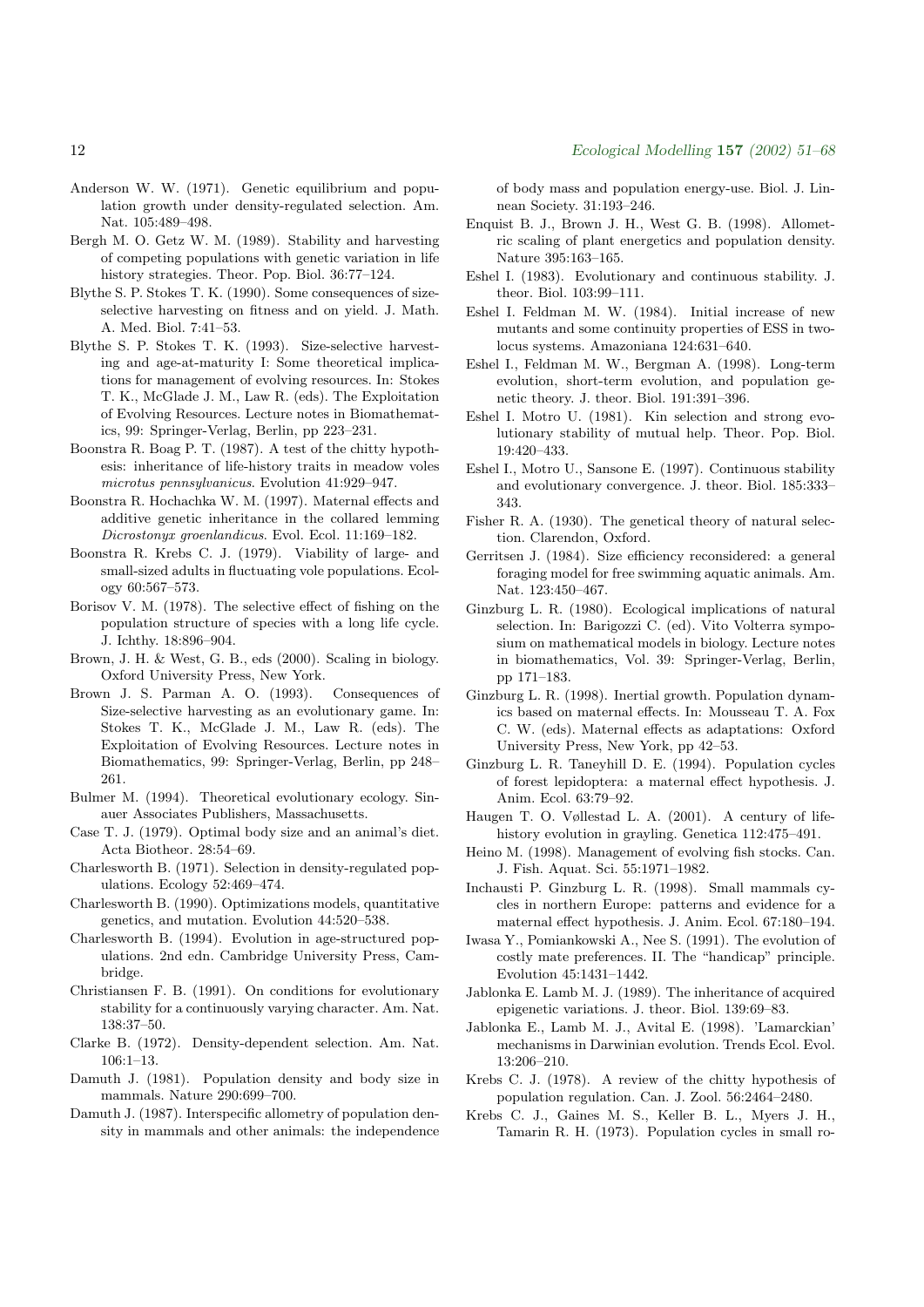#### L. Witting: Evolutionary dynamics of exploited populations 13

dents. Science 179:35–41.

- Krebs C. J. Myers J. (1974). Population cycles in small mammals. Ad. Ecol. Res. 8:267–399.
- Lachmann M. Jablonka E. (1996). The inheritance of phenotypes: an adaptation against fluctuating environments. J. theor. Biol. 181:1–9.
- Law R. (2000). Fishing, selection, and phenotypic evolution. ICES J. Marine Sci. 57:659–668.
- Law R. Grey D. R. (1989). Evolution of yields from populations with age-specific cropping. Evol. Ecol. 3:343–359.
- Liberman U. (1988). External stability and ESS: criteria for initial increase of a mutant allele. J. Math. Biol. 26:477–485.
- Lidicker W. Z. Ostfeld R. S. (1991). Extra-large body size in California voles: Causes and fitness consequences. Oikos 61:108–121.
- Lundberg S. Persson L. (1993). Optimal body size and resource density. J. theor. Biol. 164:163–180.
- MacArthur R. H. (1962). Some generalized theorems of natural selection. Proc. Nat. Acad. Sci. USA 46:1893– 1897.
- MacArthur R. H. Wilson E. O. (1967). The theory of island biogeography. Princeton University Press, Princeton.
- MacColl A. D. C., Piertney S. B., Moss R., Lambin X. (2000). Spatial arrangement of kin affects recruitment success in young male red grouse. Oikos 90:261–270.
- Martínez-Garmendia J. (1998). Simulation analysis of evolutionary response of fish populations to size-selective harvesting with the use of an individual-based model. Ecol. Model. 111:37–60.
- Matessi C. Di Pasquale C. (1996). Long-term evolution of multilocus traits. J. theor. Biol. 185:333–343.
- May R. M. (1974). On the theory of niche overlap. Theor. Pop. Biol. 5:297–332.
- May R. M. Oster G. F. (1976). Bifurcation and dynamic complexity in simple ecological models. Amazoniana 110:573–599.
- Maynard Smith J. (1982). Evolution and the theory of games. Cambridge University Press, Cambridge.
- Maynard Smith J. Price G. R. (1973). The logic of animal conflict. Nature 246:15–18.

McGurk (1986). . MEPS 34:227–242.

- McLaren I. A. (1966). Adaptive significance of large size and long life of the chaetognarth sagitta elegans in the arctic. Ecology 47:852–855.
- Mueller L. D. (1997). Theoretical and empirical examination of density-dependent selection. Ann. Rev. Ecol. Syst. 28:269–288.
- Murphy G. I. (1967). Vital statistics of the pacific sardine (sardinops caerulea) and the population consequences. Ecology 48:731–736.
- Peters R. H. (1983). The ecological implication of body size. Cambridge University Press, Cambridge.
- Peterson B. (1950). The relation between size of mother and number of eggs and young in some spiders and its

significance for the evolution of size. Experientia 6:96– 98.

- Punt A. E. Witting L. (2002). Examination of a simplified version of the inertia model. Annex F. Report of the Third Workshop on the Development of an Aboriginal Subsistence Whaling Management procedure (AWMP). J. Cetacean Res. Manage. 4 (Suppl.):450– 453.
- Reiss M. J. (1989). The allometry of growth and reproduction. Cambridge University Press, Cambridge.
- Reznick D. N. Bryga H. (1987). Life-history evolution in guppies. 1. phenotypic and genotypic changes in an introduction experiment. Evolution 41:1370–1385.
- Reznick D. N., Bryga H., Endler J. A. (1990). Experimentally induced life-history evolution in a natural population. Nature 346:357–359.
- Ricker W. E. (1981). Changes in the average size and average age of Pacific salmon. Can. J. Fish. Aquat. Sci. 38:1636–1656.
- Rijnsdorp A. D. (1989). Maturation of male and female North Sea plaice (Pleuronectes platessa L.). J. Cons. Int. l'Explo. de la Mer 46:35–51.
- Rijnsdorp A. D. (1993). Fisheries as a large-scale experiment on life-history evolution: disentangling phenotypic and genetic effects in changes in maturation and reproduction of North Sea plaice (Pleuronectes platessa L.). Oecologia 96:391–401.
- Robertson A. (1968). The spectrum of genetic variation. In: Lewontin R. C. (ed). Population Biology and Evolution: Syracuse University Press, New York, pp 5–16.
- Robertson F. W. (1957). Studies in quantitative inheritance. xi. genetic and environmental correlation between body size and egg production in *drosophila* melanogaster. J. Gen. 55:428–443.
- Roff D. A. (1981). On being the right size. Am. Nat. 118:405–422.
- Roff D. A. (1982). Reproductive strategies in flatfish: a first synthesis. Can. J. Fish. Aquat. Sci. 38:968–977.
- Roff D. A. (1986). Predicting body size with life history models. BioSci. 836:316–323.
- Roff D. A. (1992). The evolution of life histories. Theory and analysis. University of Chicago Press, New York.
- Rossiter M. C. (1996). Incidence and consequences of inhertted enviromental effects. Ann. Rev. Ecol. Syst. 27:451– 476.
- Roughgarden J. (1971). Density-dependent natural selection. Ecology 5:453–468.
- Schoener T. W. (1969). Models of optimal size for solitary predators. Am. Nat. 103:277–313.
- Sinervo B., Svensson E., Comendant T. (2000). Density cycles and an offspring quantity and quality game driven by natural selection. Nature 406:985–988.
- Stearns S. C. (1992). The evolution of life histories. Oxford University Press, Oxford.
- Stearns S. C. Koella J. (1986). The evolution of pheno-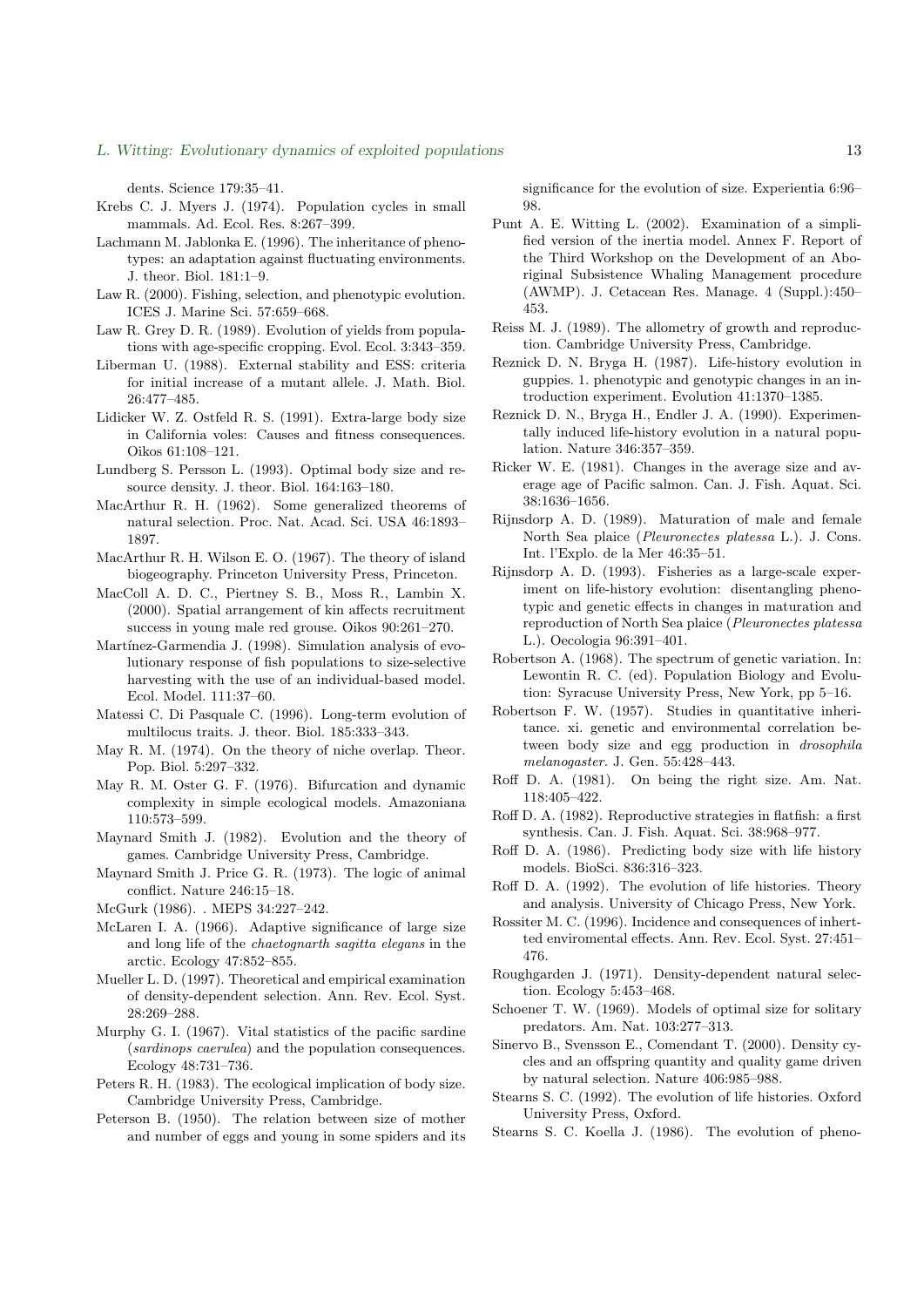typic plasticity in life-history traits: Predictions for norms of reaction for age- and size-at-maturity. Evolution 40:893–913.

- Stenseth N. C. (1982). Causes and consequences of dispersal in small mammals. In: Swingland I. Greenwood P. (eds). The ecology of animal movement: Oxford University Press, Oxford, pp 62–101.
- Stenseth, N. C. & Ims, R., eds (1993). The biology of lemmings. Academic Press, San Diego.
- Stokes T. K. Blythe S. P. (1993). Size-selective harvesting and age-at-maturity II: Real populations and management options. In: Stokes T. K., McGlade J. M., Law R. (eds). The Exploitation of Evolving Resources. Lecture notes in Biomathematics, 99: Springer-Verlag, Berlin, pp 232–247.
- Stokes, T. K., McGlade, J. M., & Law, R., eds (1993). The exploitation of evolving resources. Lecture notes in Biomathematics, 99. Springer-Verlag, Berlin.
- Taper M. L. Case T. J. (1992). Models of character displacement and the theoretical robustness of taxon cycles. Evolution 46:317–333.
- Taylor P. D. (1989). Evolutionary stability in one-parameter models under weak selection. Theor. Pop. Biol. 36:125– 143.
- Taylor P. D. (1996). The selection differential in quantitative genetics and ess models. Evolution 50:2106–2110.
- West G. B., Brown J. H., Enquist B. J. (1997). A general model for the origin of allometric scaling laws in biology. Science 276:122–126.
- Witting L. (1995). The body mass allometries as evolutionarily determined by the foraging of mobile organisms. J. theor. Biol. 177:129–137.
- Witting L. (1997). A general theory of evolution. By means of selection by density dependent competitive interactions. Peregrine Publisher, Århus, 330 pp, URL http://mrLife.org.
- Witting L. (1998). Body mass allometries caused by physiological or ecological constraints? Trends Ecol. Evol. 13:25.
- Witting L. (2000a). Interference competition set limits to the fundamental theorem of natural selection. Acta Biotheor. 48:107–120.
- Witting L. (2000b). Population cycles caused by selection by density dependent competitive interactions. Bull. Math. Biol. 62:1109–1136.
- Witting L. (2001). On inertial dynamics in whale populations. The case of the Eastern North Pacific Gray Whale. IWC/SC/53/AWMP6. Available from the International Whaling Commission (http://www.iwcoffice.org/) .
- Witting L. (2002a). From asexual to eusocial reproduction by multilevel selection by density dependent competitive interactions. Theor. Pop. Biol. 61:171–195.
- Witting L. (2002b). Inertial model. Annex E. Report of the Third Workshop on the Development of an Abo-

riginal Subsistence Whaling Management procedure (AWMP). J. Cetacean Res. Manage. 4 (Suppl.):447– 449.

Wooton R. J. (1979). Energy cost of egg production and environmental determinants of fecundity in teleost fishes. Symp. Zool. Soc. Lond. 44:133–159.

# A Appendix

In this appendix I use the model of selection by density dependent competitive interactions to deduce the evolution of a balanced life-history and to deduce a population dynamic model with inertial growth.

For the case with changes in the intrinsic life-history we find from eqns 2 and 4 that the population dynamic growth rate at time  $t$  is

$$
\lambda_t = \rho f(N_t) s_t / w_t \tag{22}
$$

if we assume that  $\rho = p\epsilon = \lambda_{m,t} w_t$  is a constant. For populations at population dynamic equilibrium  $\lambda = 1$ we note that the equilibrium density  $N^*$  is negatively related to the average body mass. This is because the intrinsic growth rate is negatively related to mass by the energetic trade-off  $\lambda_m = \rho/w$  and because the equilibrium density is positively related to the intrinsic growth rate  $[N^* = f^{inv}(1/\lambda_m s)]$ . Thus,  $\partial N/\partial w|_{N=N^*} < 0$  and consequently

$$
\partial f/\partial \ln w|_{N=N^*} > 0 \tag{23}
$$

For the case with intra-specific competitive interactions we have from eqns 5 and 22 that the growth rate of the *i*th body mass variant at time  $t$  can be described as

$$
\lambda_{i,t} = \rho f_i[N_t, \ln(w_{i,t}/w_t)]s_t/w_{i,t} \tag{24}
$$

where the density regulation function  $f_i$  of the *i*th variant depends both on the population density  $(N)$ , the average body mass in the population  $(w)$ , and the body mass of the *i*th variant  $(w_i)$ . As the body mass dependence of  $f$  arises from competitive interactions where the larger individuals monopolise the resource, we expect f to be an increasing function of  $ln(w_i/w)$  that reduces into  $f(N)$  at the limit  $w_i = w$ . Now define the partial derivative

$$
\dot{f}_i(N_t) = \left. \frac{\partial f_i[N_t, \ln(w_{i,t}/w_t)]}{\partial \ln w_{i,t}} \right|_{w_{i,t} = w_t}
$$
\n(25)

The function  $f_i(N)$  reflects the within population differentiation in resource access as described by the slope in the density regulation function over ln body mass